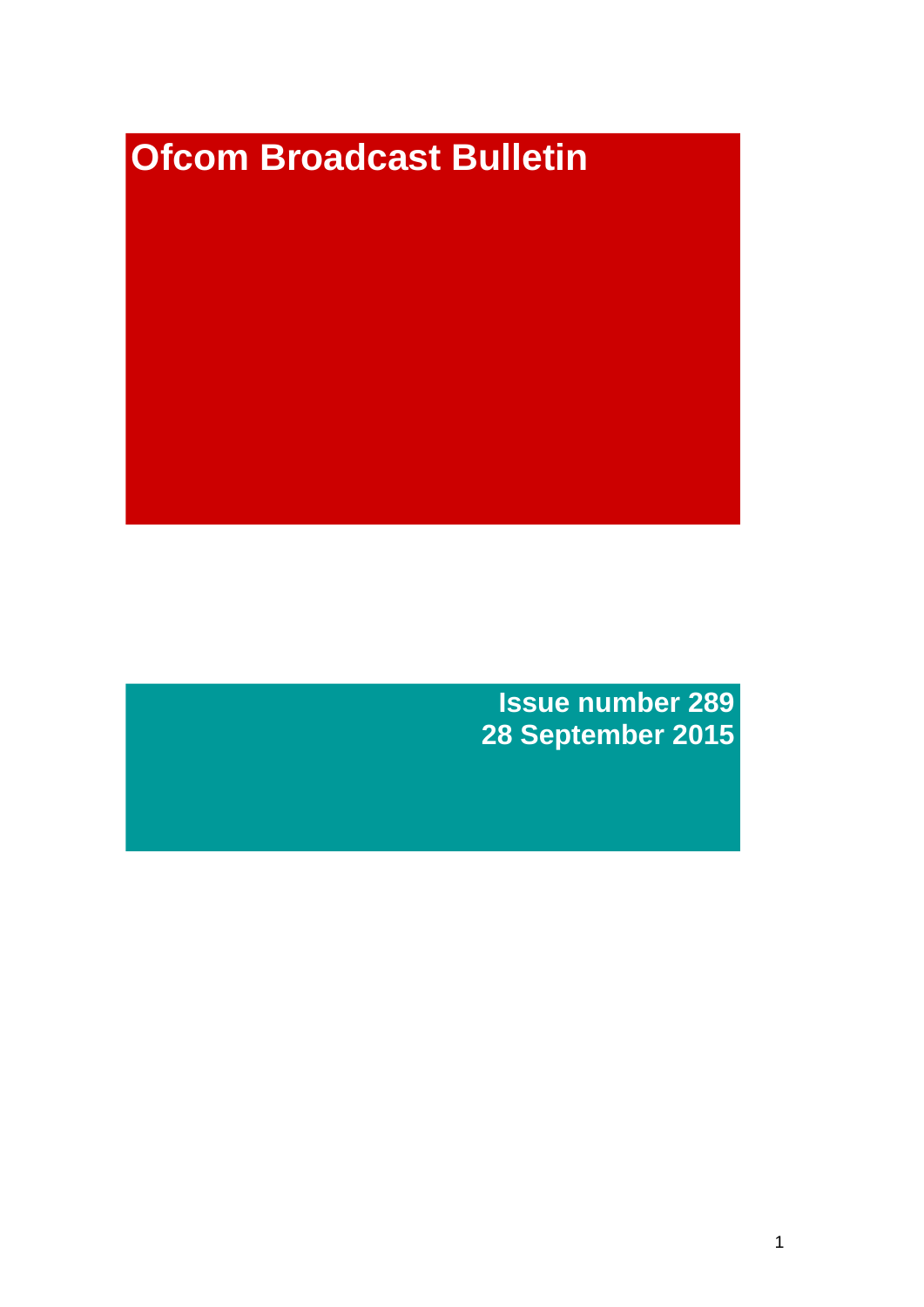# **Contents**

| Introduction                                                                                             | 3  |
|----------------------------------------------------------------------------------------------------------|----|
| <b>Standards cases</b>                                                                                   |    |
| In Breach                                                                                                |    |
| Subh-e-Pakistan<br>Geo TV, 29 April 2015, 09:00                                                          | 5  |
| Resolved                                                                                                 |    |
| <b>Twisted Wheel Show</b><br>North Manchester 106 FM, 10 June 2015, 19:00                                | 10 |
| <b>Broadcast Licence Conditions cases</b>                                                                |    |
| In Breach                                                                                                |    |
| Broadcasting licensees' late and non- payment of licence fees<br>Various licensees                       | 12 |
| Providing a service in accordance with 'Key Commitments'<br>Bradley Stoke Radio, 18, 19 and 20 June 2015 | 22 |
| <b>Investigations Not in Breach</b>                                                                      | 25 |
| <b>Complaints Assessed, Not Investigated</b>                                                             | 26 |
| <b>Complaints Outside of Remit</b>                                                                       | 31 |
| <b>Investigations List</b>                                                                               | 32 |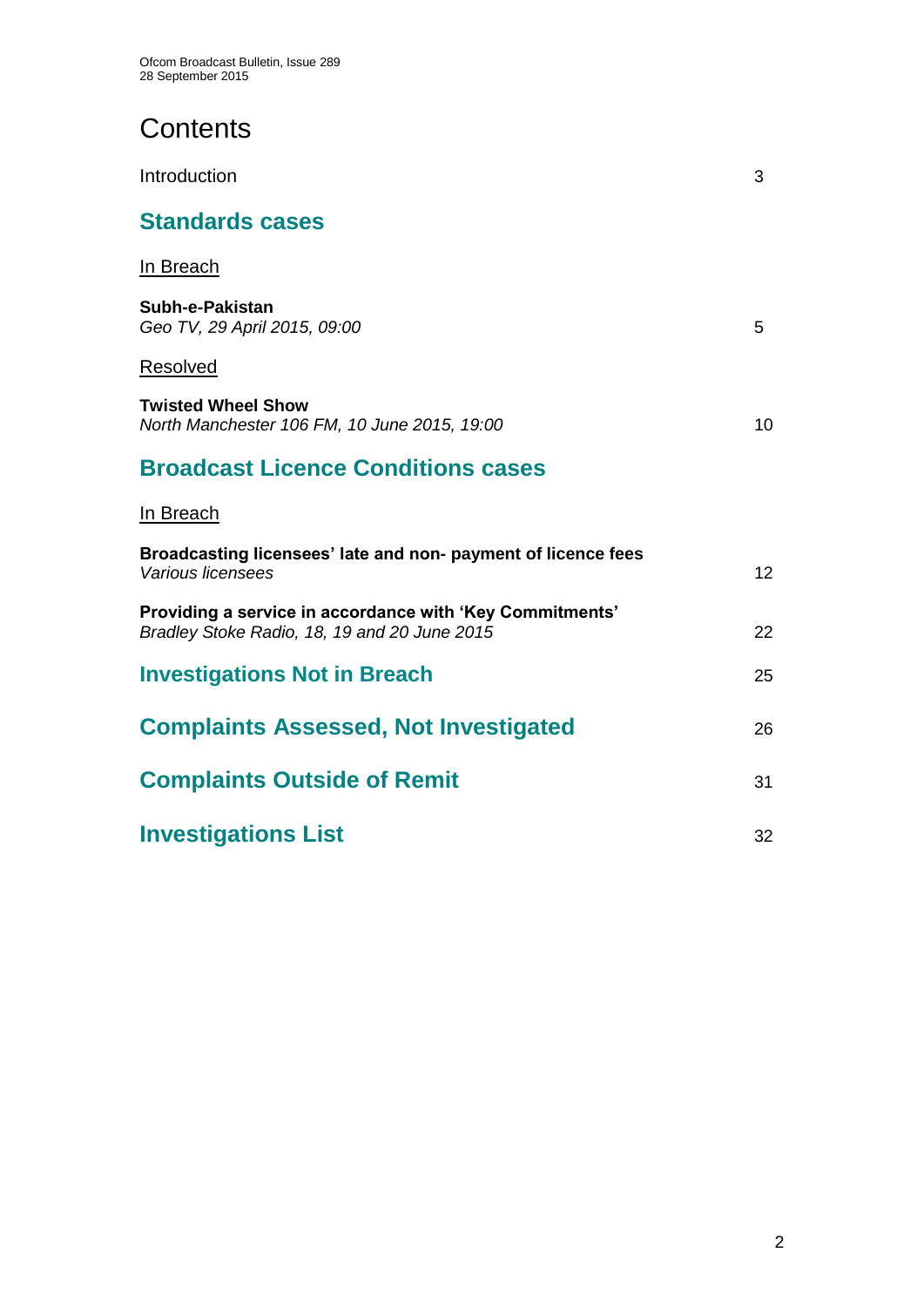# **Introduction**

Under the Communications Act 2003 ("the Act"), Ofcom has a duty to set standards for broadcast content as appear to it best calculated to secure the standards objectives<sup>1</sup>. Ofcom must include these standards in a code or codes. These are listed below. Ofcom also has a duty to secure that every provider of a notifiable On Demand Programme Services ("ODPS") complies with certain standards requirements as set out in the  $Act<sup>2</sup>$ .

The Broadcast Bulletin reports on the outcome of investigations into alleged breaches of those Ofcom codes below, as well as licence conditions with which broadcasters regulated by Ofcom are required to comply. We also report on the outcome of ODPS sanctions referrals made by ATVOD and the ASA on the basis of their rules and guidance for ODPS. These Codes, rules and guidance documents include:

- a) [Ofcom's Broadcasting Code](http://stakeholders.ofcom.org.uk/broadcasting/broadcast-codes/broadcast-code/) ("the Code").
- b) the [Code on the Scheduling of Television Advertising](http://stakeholders.ofcom.org.uk/broadcasting/broadcast-codes/advert-code/) ("COSTA") which contains rules on how much advertising and teleshopping may be scheduled in programmes, how many breaks are allowed and when they may be taken.
- c) certain sections of the [BCAP Code: the UK Code of Broadcast Advertising,](https://www.cap.org.uk/Advertising-Codes/Broadcast.aspx) which relate to those areas of the BCAP Code for which Ofcom retains regulatory responsibility. These include:
	- the prohibition on 'political' advertising:
	- sponsorship and product placement on television (see Rules 9.13, 9.16 and 9.17 of the Code) and all commercial communications in radio programming (see Rules 10.6 to 10.8 of the Code);
	- 'participation TV' advertising. This includes long-form advertising predicated on premium rate telephone services – most notably chat (including 'adult' chat), 'psychic' readings and dedicated quiz TV (Call TV quiz services). Ofcom is also responsible for regulating gambling, dating and 'message board' material where these are broadcast as advertising<sup>3</sup>.
- d) other licence conditions which broadcasters must comply with, such as requirements to pay fees and submit information which enables Ofcom to carry out its statutory duties. Further information can be found on Ofcom's website for [television](http://licensing.ofcom.org.uk/tv-broadcast-licences/) and [radio](http://licensing.ofcom.org.uk/radio-broadcast-licensing/) licences.
- e) rules and guidance for both [editorial content and advertising content on ODPS.](http://www.atvod.co.uk/uploads/files/ATVOD_Rules_and_Guidance_Ed_2.0_May_2012.pdf) Ofcom considers sanctions in relation to ODPS on referral by the Authority for Television On-Demand ("ATVOD") or the Advertising Standards Authority ("ASA"), co-regulators of ODPS for editorial content and advertising respectively, or may do so as a concurrent regulator.

[Other codes and requirements](http://stakeholders.ofcom.org.uk/broadcasting/broadcast-codes/) may also apply to broadcasters and ODPS, depending on their circumstances. These include the Code on Television Access Services (which sets out how much subtitling, signing and audio description relevant

<sup>1</sup>  $1$  The relevant legislation is set out in detail in Annex 1 of the Code.

 $2$  The relevant legislation can be found at Part 4A of the Act.

 $3$  BCAP and ASA continue to regulate conventional teleshopping content and spot advertising for these types of services where it is permitted. Ofcom remains responsible for statutory sanctions in all advertising cases.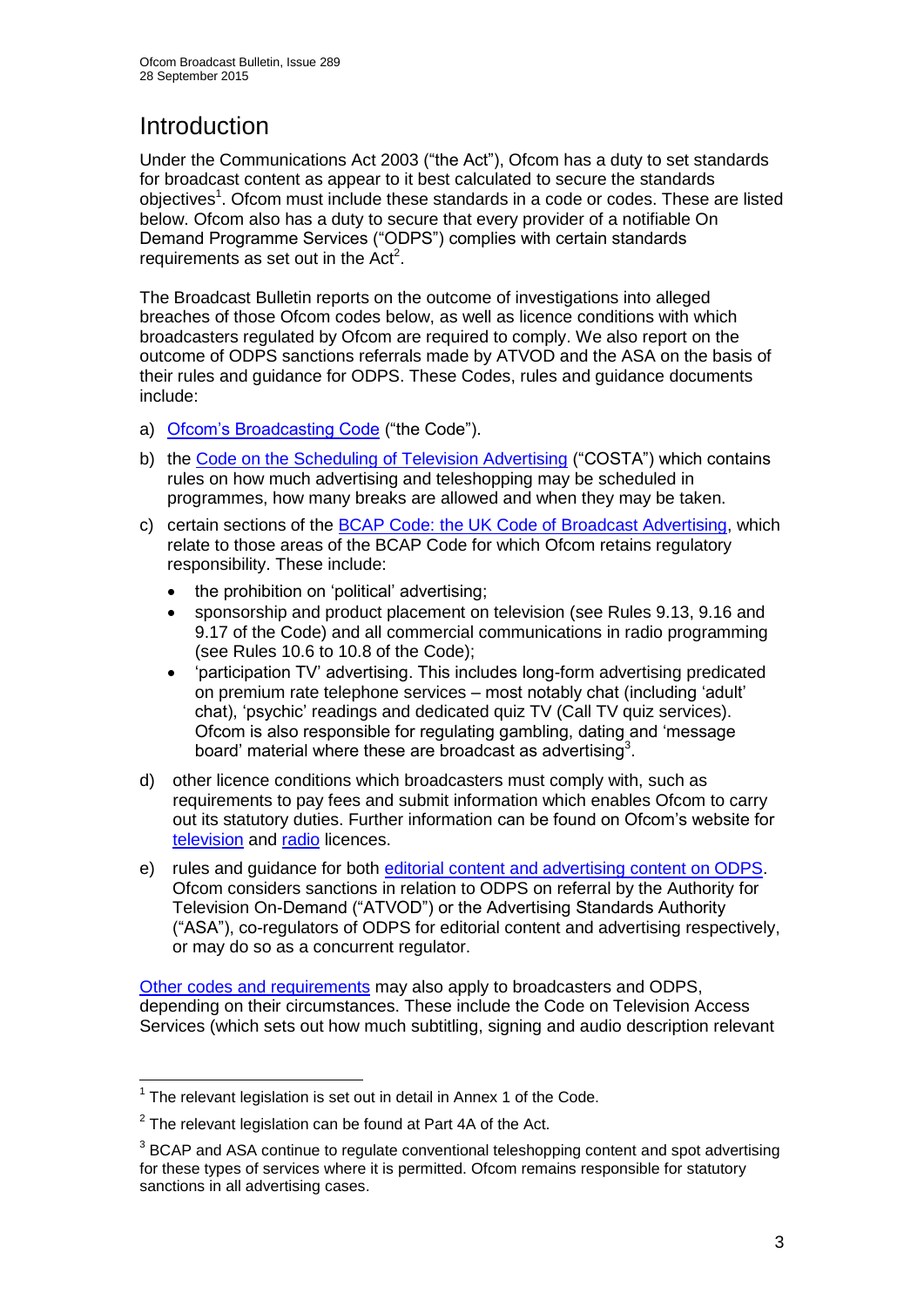licensees must provide), the Code on Electronic Programme Guides, the Code on Listed Events, and the Cross Promotion Code.

**It is Ofcom's policy to describe fully the content in television, radio and on demand content. Some of the language and descriptions used in Ofcom's Broadcast Bulletin may therefore cause offence.**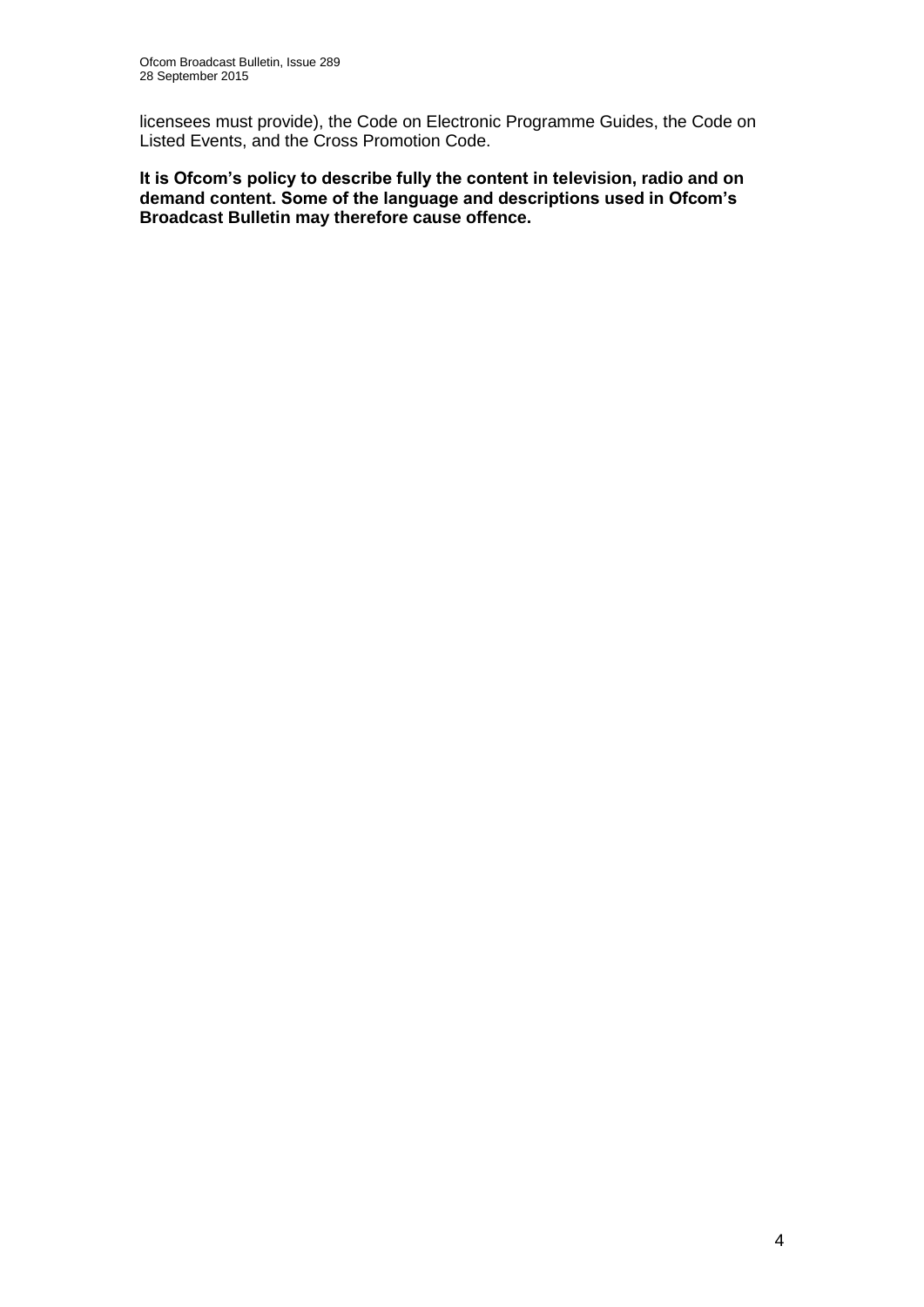# **Standards cases**

# **In Breach**

### **Subh-e-Pakistan**

*Geo TV, 29 April 2015, 09:00* 

### **Introduction**

Geo TV is a general entertainment television channel for the Asian community in the UK, broadcasting in English and Urdu. The licence for this service is held by Geo TV Limited ("Geo TV" or "the Licensee"). *Subh-e-Pakistan* is a magazine-style live morning show presented by Aamir Liaquat Hussain.

Ofcom received a complaint that an episode of this programme included commercial references. Ofcom viewed the material and also translated the relevant sections of the programme from Urdu into English.

We noted that the programme featured a number of verbal references to Damas Jewellery, a jewellery and watch retailer operating in the Middle East and Asia, as well as close-up images of jewellery boxes featuring that company's branding. These occurred during a segment of the programme in which the host interviewed a representative of Damas Jewellery, Ruby Zahid Sahiba, which included the following comments:

- Ruby Zahid: *"So, the thing is that with Damas all the world's brands come under one roof. You can get branded jewellery, which is very authentic, and all its diamonds are authentic".*
	- \* \* \*
- Aamir Liaquat: *"This is excellent, in other words every person according to their*  [financial] *needs can buy these items"*.
	- \* \* \*
- Aamir Liaquat: *"So if you pass Damas please go in and take a look, and they will find something to suit their taste"*.
	- \* \* \*
- Ruby Zahid: *"Damas caters for every* [economic] *class, and just imagine you can even buy an item for 10,000 Rupees…So just think, nowadays could you even imagine anything for 10,000, when just a normal ladies' outfit costs that much? So just imagine that in Damas for 10,000 you can have a good variety of items. So, it's not just the odd item or two, there's a huge variety and even diamond items can be had from 25,000, up to much larger amounts. Everyone has been catered for".*

There was also the following exchange between Aamir Liaquat and Ruby Zahid:

Aamir Liaquat: *"So, the forthcoming exhibition is going on for five days?"*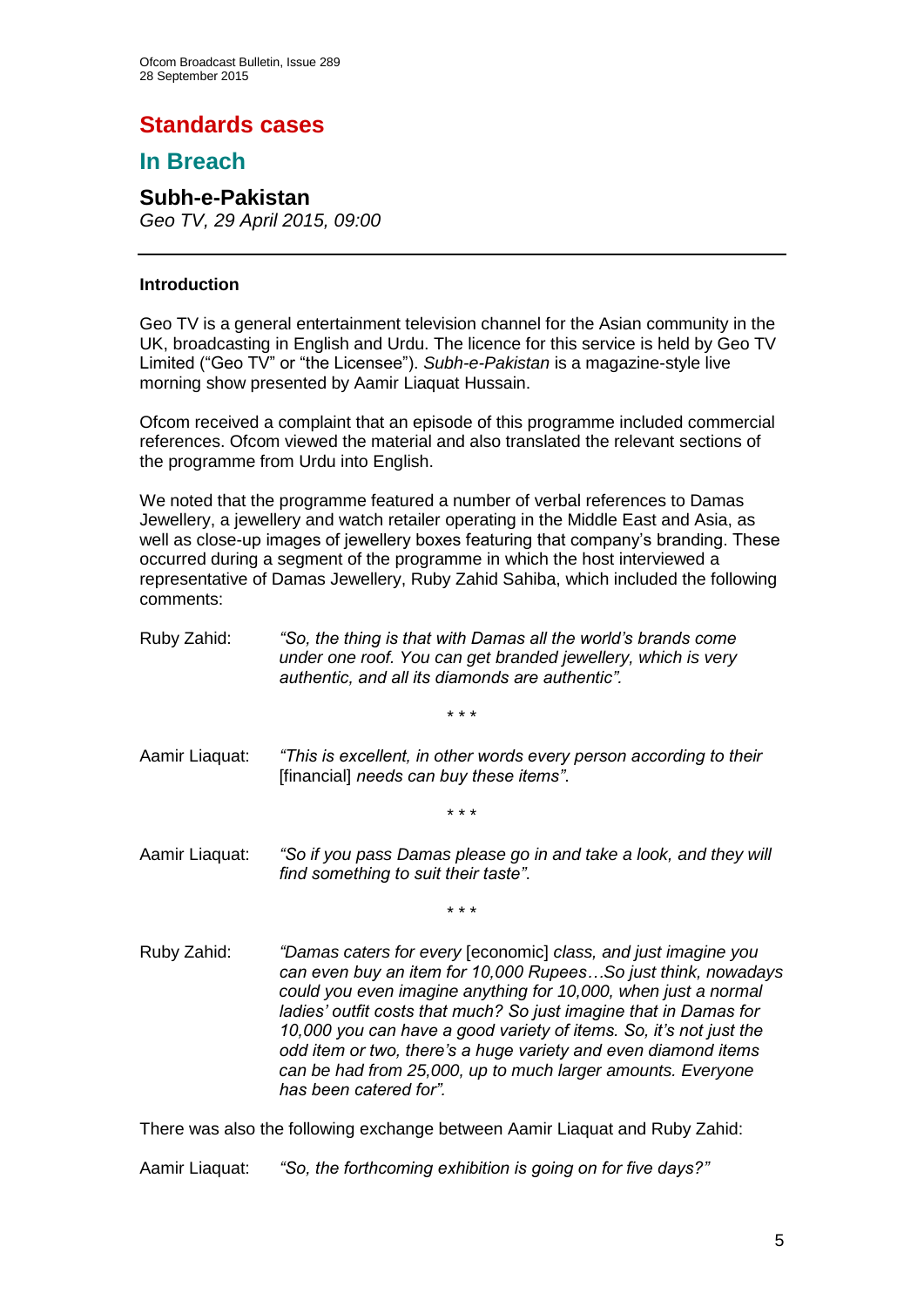Ruby Zahid: *"Yes, it will go on for five days at PC* [Pearl Continental Hotel] *from 12.00 to 10.00. There will be big offers at this exhibition, up to 30% discount at the exhibition, and there will be many promotional pieces. For instance, Mother's Day is coming up, which is for all our lovely mothers, and for them we have some good promotional gifts".*

Aamir Liaquat: *"Really?"*

[Applause]

Ruby Zahid: *"Yes, you can buy a gift from 10,000 to 50,000. So, you can get something for 10,000, then for 25,000 you can get a diamond ring".*

Aamir Liaquat: *"Really, a diamond ring for just 25,000?"*

- Ruby Zahid: *"You couldn't imagine that could be possible but because Damas sends its promotional gifts for every occasion: Valentine's, Mother's, Father's Day – every occasion".*
- Aamir Liaquat: *"Is this available at the exhibition or at the other outlets?"*
- Ruby Zahid: *"Yes, that's everywhere at all the outlets, but for the exhibition which is especially for the people of Karachi, we have come here with a very special offer"*.

The Licensee confirmed that there was no commercial relationship between the programme makers, the service provider or any person connected with either and Damas Jewellery.

Ofcom considered that the programme raised issues warranting investigation under the following Code rules:

- Rule 9.4: "Products, services and trade marks must not be promoted in programming."
- Rule 9.5: "No undue prominence may be given in programming to a product, service or trade mark. Undue prominence may result from:
	- the presence of, or reference to, a product, service or trade mark in programming where there is no editorial justification; or
	- the manner in which a product, service or trade mark appears or is referred to in programming."

We therefore sought Geo TV's comments on how the programme complied with these rules.

### **Response**

The Licensee stated that it takes seriously its responsibilities under the Code. It explained that *Subh-e-Pakistan* is recorded in Pakistan, and broadcast with a fourhour delay in the UK. It said that a member of its compliance team regularly meets the producer and editing teams to ensure that the programme is compliant with the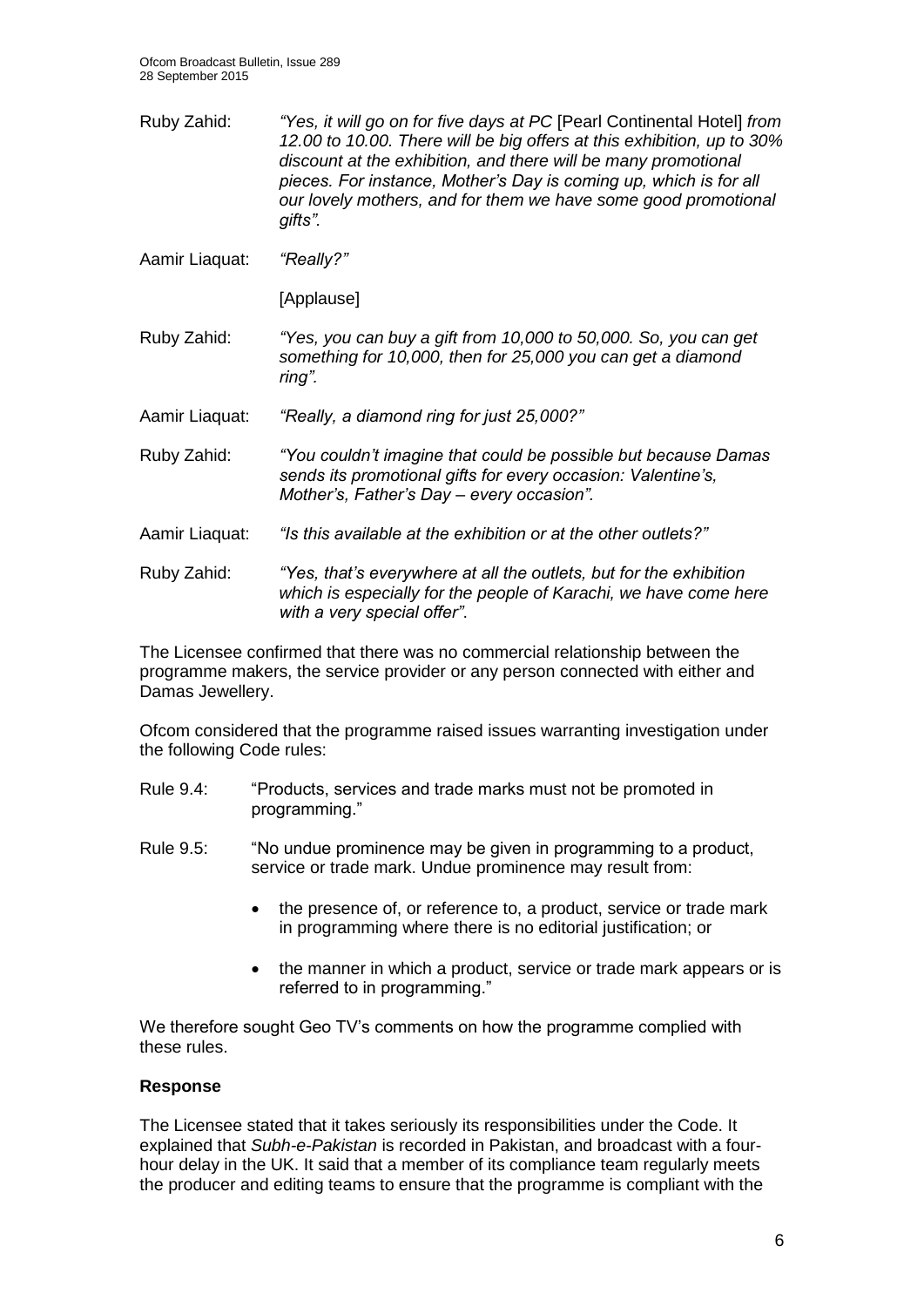Code (and other applicable regulations). It also said that "[t]he compliance team member conducts a regular check on episodes to review [whether] guidelines [are] being followed", adding that "guidelines are regularly reviewed and updated if any change is required". However, Geo TV acknowledged: "[N]ot each and every episode is reviewed as it impossible to review all the episodes."

The Licensee said that Ruby Zahid had been invited onto the programme to participate in a "general discussion on jewellery, awareness of jewellery available in Pakistan and the various designs and costs". It stressed that the verbal references to Damas Jewellery should not be seen in isolation but in the context of the whole show. The Licensee emphasised that the verbal references did not result from any commercial agreement, and were "not pre-planned", but were instead "personal" and "impromptu comments/observations", which were "made innocently". Further, Geo TV argued with regard to the visual references that "[t]he shots of Damas jewellery boxes were ancillary to the item and not the principal reason for the item".

### **Decision**

Under the Communications Act 2003 ("the Act"), Ofcom has a statutory duty to set standards for broadcast content as appear to it best calculated to secure a number of standards objectives, one of which is "that the international obligations of the United Kingdom with respect to advertising included in television and radio services are complied with". These obligations include ensuring compliance with the Audiovisual Media Services ("AVMS") Directive.

The AVMS Directive contains a number of provisions designed to help maintain a distinction between advertising and editorial content, including requirements that television advertising is kept visually and/or audibly distinct from programming in order to prevent programmes becoming vehicles for advertising and to protect viewers from surreptitious advertising.

The requirements of the Act and the AVMS Directive are reflected in Section Nine of the Code, including, among other rules, Rules 9.4 and 9.5.

### Rule 9.4

Rule 9.4 states that products, services and trade marks must not be promoted in programming.

Ofcom noted the Licensee's view that, because there were no commercial arrangements in place, references to Damas Jewellery within the programme were not made in order to promote that company's products. However, as Ofcom's Guidance<sup>1</sup> makes clear: "[Rule 9.4] applies to all references to products and services featured in programming, regardless of whether their appearance is a result of a commercial arrangement between the broadcaster or producer and a third party funder or not." The fact that there was no commercial arrangement in place does not mean that the material was necessarily compliant with the Code.

Ofcom's Guidance on Rule 9.4 states: "In general, products or services should not be referred to using favourable or superlative language and prices and availability should not be discussed." We noted various instances of favourable or superlative language being used during the programme to describe Damas Jewellery. For example:

 1 <http://stakeholders.ofcom.org.uk/binaries/broadcast/guidance/831193/section9.pdf>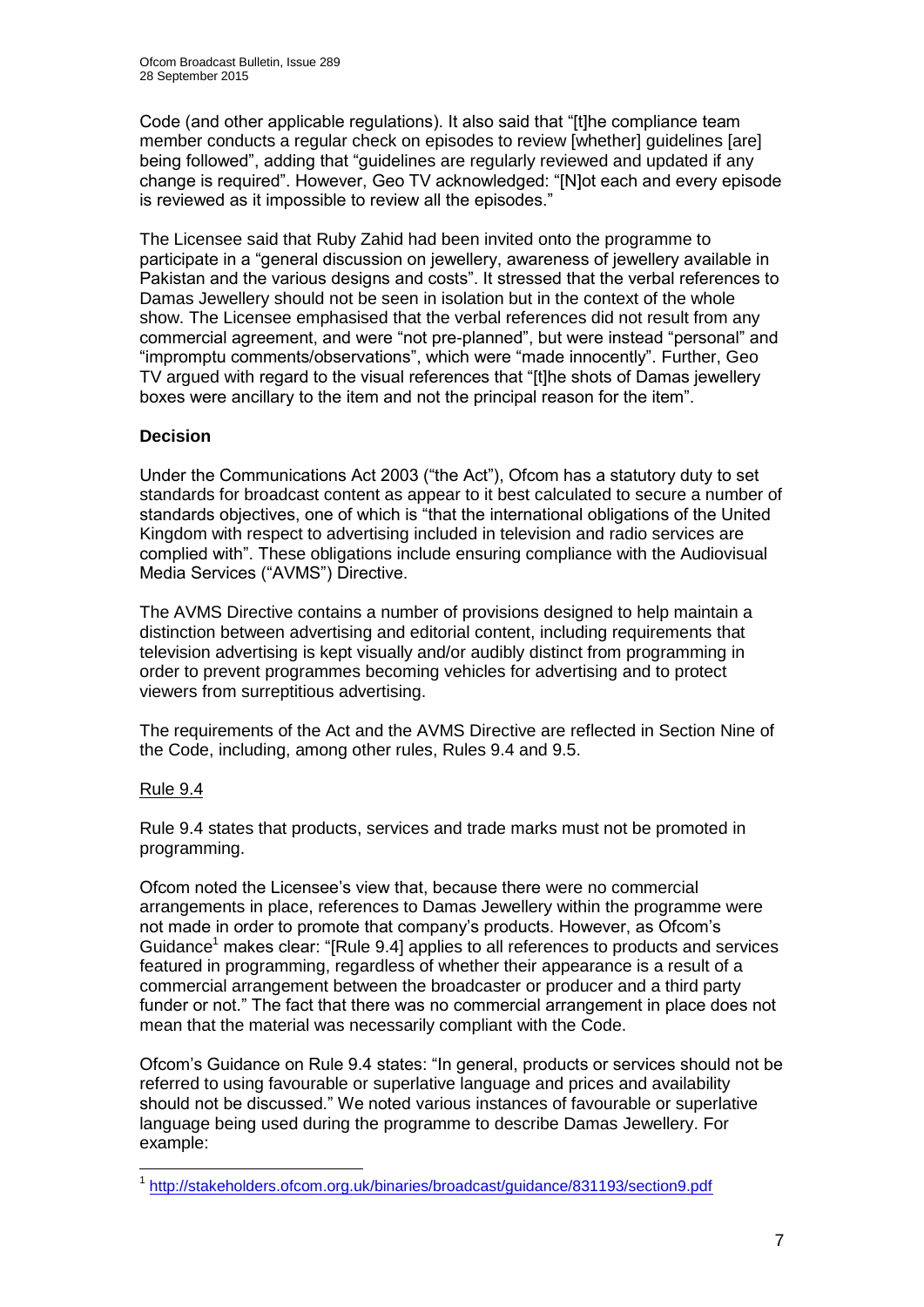*"So, the thing is that with Damas all the world's brands come under one roof. You can get branded jewellery, which is very authentic, and all its diamonds are authentic".*

*"This is excellent, in other words every person according to their* [financial] *needs can buy these items"*.

*"So if you pass Damas please go in and take a look, and they will find something to suit their taste"*.

In addition, Ruby Zahid, a representative of the company, referred to the prices of products, including special offers, on a number of occasions, for example: *"So, you can get something for 10,000, then for 25,000 you can get a diamond ring"*. There was also an exchange between the host and the guest in which Aamir Liaquat asked Ruby Zahid about the availability of a special offer, and she replied: *"Yes, that's everywhere at all the outlets* [of Damas Jewellery]*"*.

Taken together, we considered the favourable and superlative language used in relation to Damas Jewellery, and the references to the prices and availability of its products, were promotional, in breach of Rule 9.4.

### Rule 9.5

Rule 9.5 states that no undue prominence may be given in programming to a product, service or trade mark, noting that undue prominence may result from a reference to a product, service or trade mark where there is no editorial justification, or from the manner in which a product, service or trade mark is referred to.

Ofcom's published guidance on Rule 9.5 states: "Whether a product, service or trade mark appears in a programme for solely editorial reasons…or as a result of a commercial arrangement between the broadcaster or producer and a third party funder…there must be editorial justification for its inclusion. The level of prominence given to a product, service or trade mark will be judged against the editorial context in which the reference appears."

Ofcom considered that the editorial context was a magazine-style live morning show in which a number of guests discussed a range of issues of interest to the audience. In that context, there was editorial justification for a discussion about jewellery. However, Ofcom considered that most of this segment of the programme focused specifically on the products of Damas Jewellery, rather than a "general discussion on jewellery" as claimed by the Licensee.

In Ofcom's view, therefore, this emphasis on one company's products was not editorially justified. The promotional manner in which the products were referred to  $$ as set out above under Rule 9.4 – further contributed to this impression. The content was therefore in breach of Rule 9.5.

### **Conclusion**

Ofcom was concerned by the Licensee's comment that "[N]ot each and every episode [of *Subh-e-Pakistan*] is reviewed as it impossible to review all the episodes". Ofcom reminds the Licensee that it is responsible for all of the material it broadcasts on its service, regardless of how that material is obtained. As such, Geo TV has a regulatory obligation to ensure it has sufficient resources in place to satisfy itself that all the content it transmits is compliant with the Code. The fact that the Licensee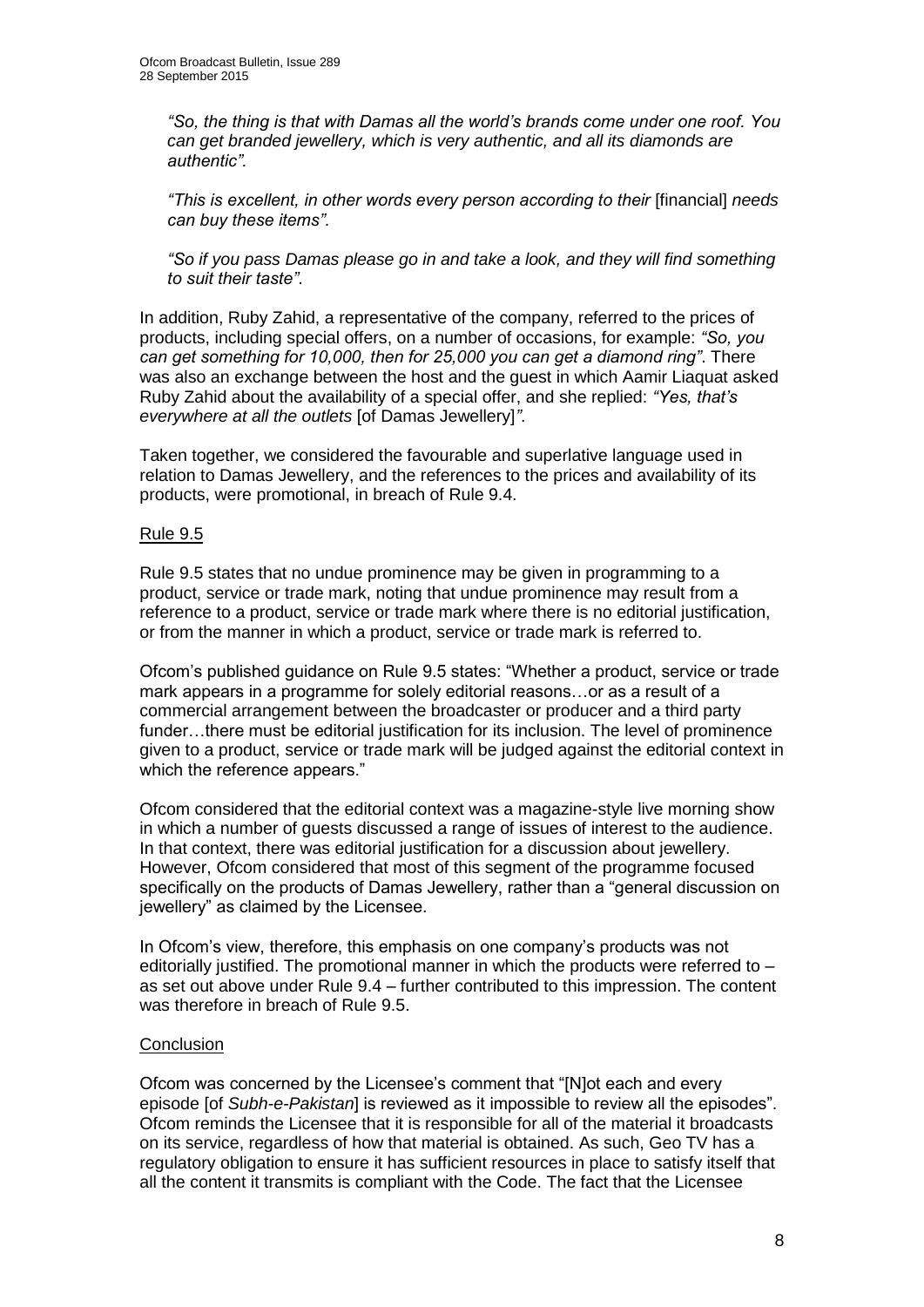should fail even to view *Subh-e-Pakistan* ahead of broadcast, when an edition of that programme has recently been found by Ofcom to contain potentially harmful material in breach of Rule 2.1<sup>2</sup>, is a matter of particular concern which Geo TV must address. Ofcom will continue to engage with the Licensee on this issue.

### **Breaches of Rules 9.4 and 9.5**

 2 See: [http://stakeholders.ofcom.org.uk/binaries/enforcement/broadcast](http://stakeholders.ofcom.org.uk/binaries/enforcement/broadcast-bulletins/obb284/Issue_284.pdf)[bulletins/obb284/Issue\\_284.pdf.](http://stakeholders.ofcom.org.uk/binaries/enforcement/broadcast-bulletins/obb284/Issue_284.pdf)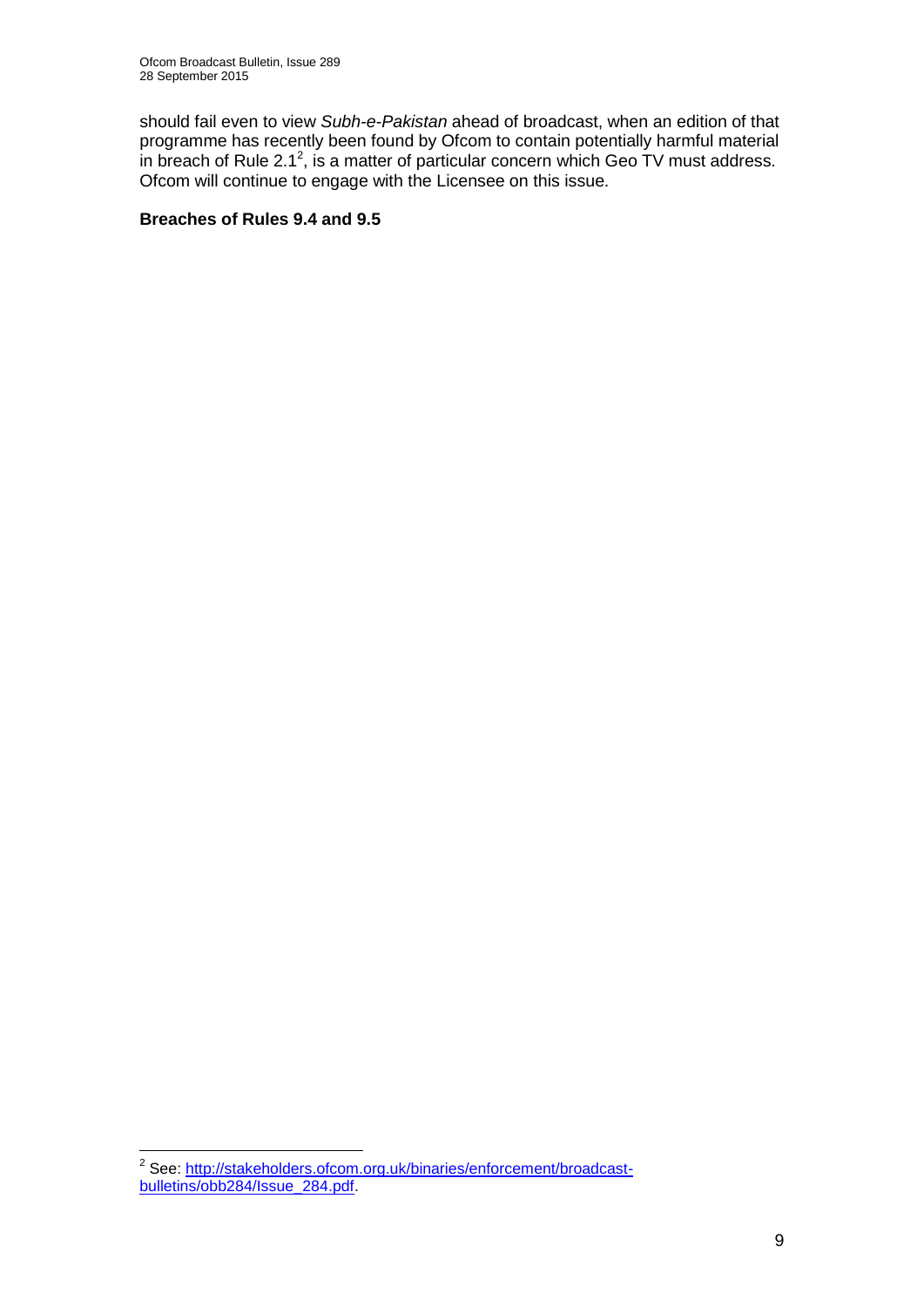# **Resolved**

### **The Twisted Wheel Show**

*North Manchester 106 FM, 10 June 2015, 19:00*

### **Introduction**

North Manchester FM is a community radio station in Manchester aimed at a general audience during daytime and specific community groups at other times. The licence for the service is held by North Manchester Community Interest Company ("the Licensee").

*The Twisted Wheel Show* is a weekly programme specialising in 60s Soul, Motown and R&B music. Two complainants alerted Ofcom to offensive language in the programme broadcast on 10 June 2015. At approximately three minutes into the programme, during the opening song, the presenter said the following:

*"Oh, what the fucking…what have they done?"*

Ofcom considered the material raised issues warranting investigation under Rule 2.3 of the Code, which states:

Rule 2.3: "In applying generally accepted standards broadcasters must ensure that material which may cause offence is justified by the context…Such material may include, but is not limited to, offensive language…".

We therefore asked the Licensee how the material complied with this rule.

### **Response**

The Licensee explained that this broadcast of offensive language was a "genuine accident" by an experienced volunteer presenter who had not realised that his microphone fader was up.

The Licensee added that to prevent a similar incident in future, it had provided refresher training to the presenter concerned, and reminded all volunteers about the requirements of the Code regarding acceptable on air conduct.

### **Decision**

Under the Communications Act 2003, Ofcom has a statutory duty to set standards for broadcast content as appear to it best calculated to secure the standards objectives including that "generally accepted standards" are applied so as to provide adequate protection for members of the public from the inclusion of offensive and harmful material. These objectives are reflected in Section Two of the Code.

Rule 2.3 of the Code provides that broadcasters must ensure that material which may cause offence is justified by the context. Ofcom therefore considered first whether the language included in the broadcast was potentially offensive; and if so, whether the offence was justified by the context.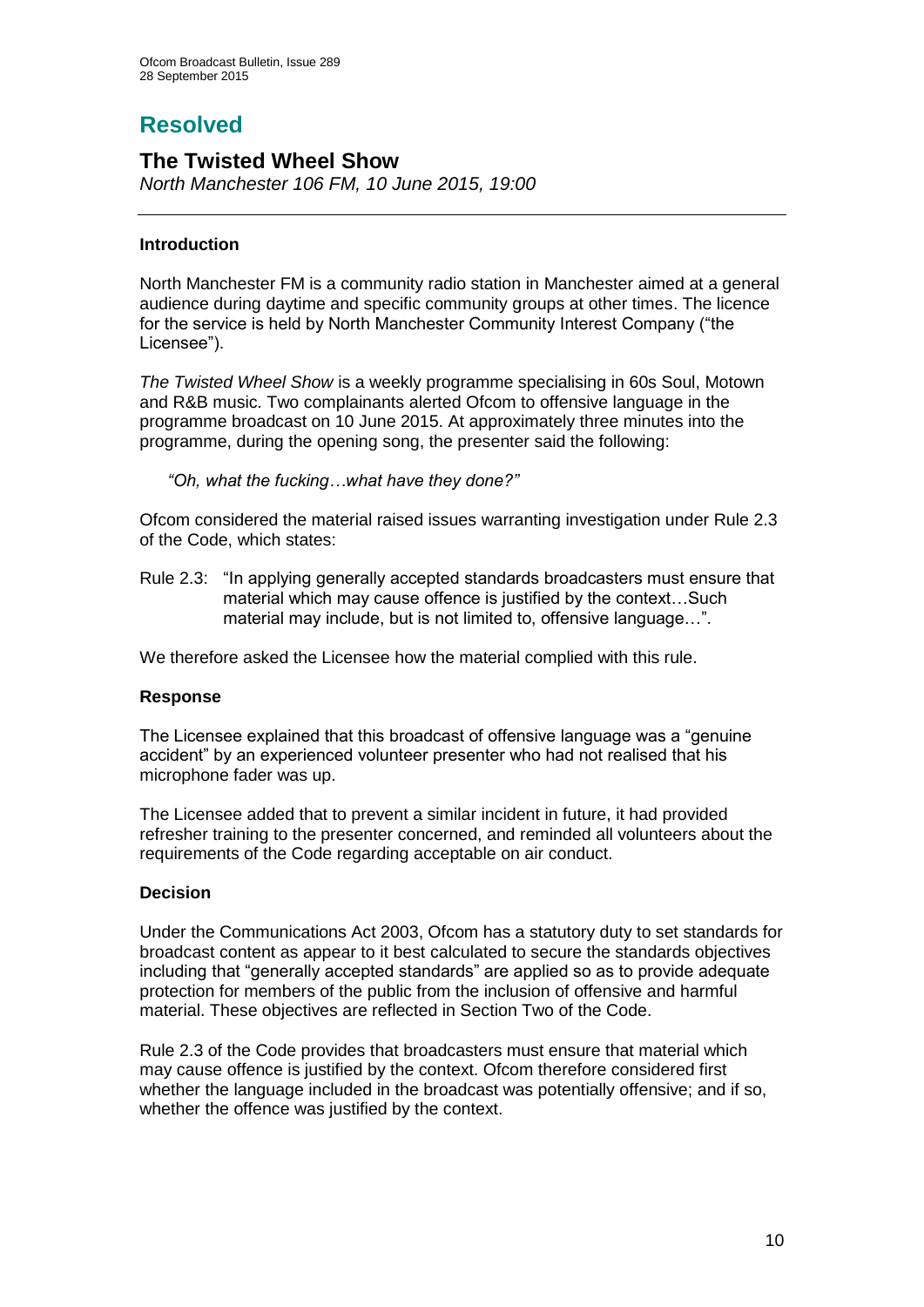Ofcom's research on offensive language<sup>1</sup> notes that the word "fuck" or a similar word is considered by audiences to be among the most offensive language. We therefore considered that the inclusion of this offensive language clearly had the potential to cause offence to the audience.

We went on to consider the context of the broadcast. We took into account this was a live programme. However, in Ofcom's view, listeners would not have expected to hear the most offensive language during this programme in this early part of the evening.

We noted that in this case, the broadcast of offensive language was unintentional. We also noted the measures undertaken by the Licensee to minimise the risk of a recurrence. Taking these factors into account, we consider the matter resolved.

### **Resolved**

<sup>1</sup> <sup>1</sup> <http://stakeholders.ofcom.org.uk/binaries/research/tv-research/offensive-lang.pdf>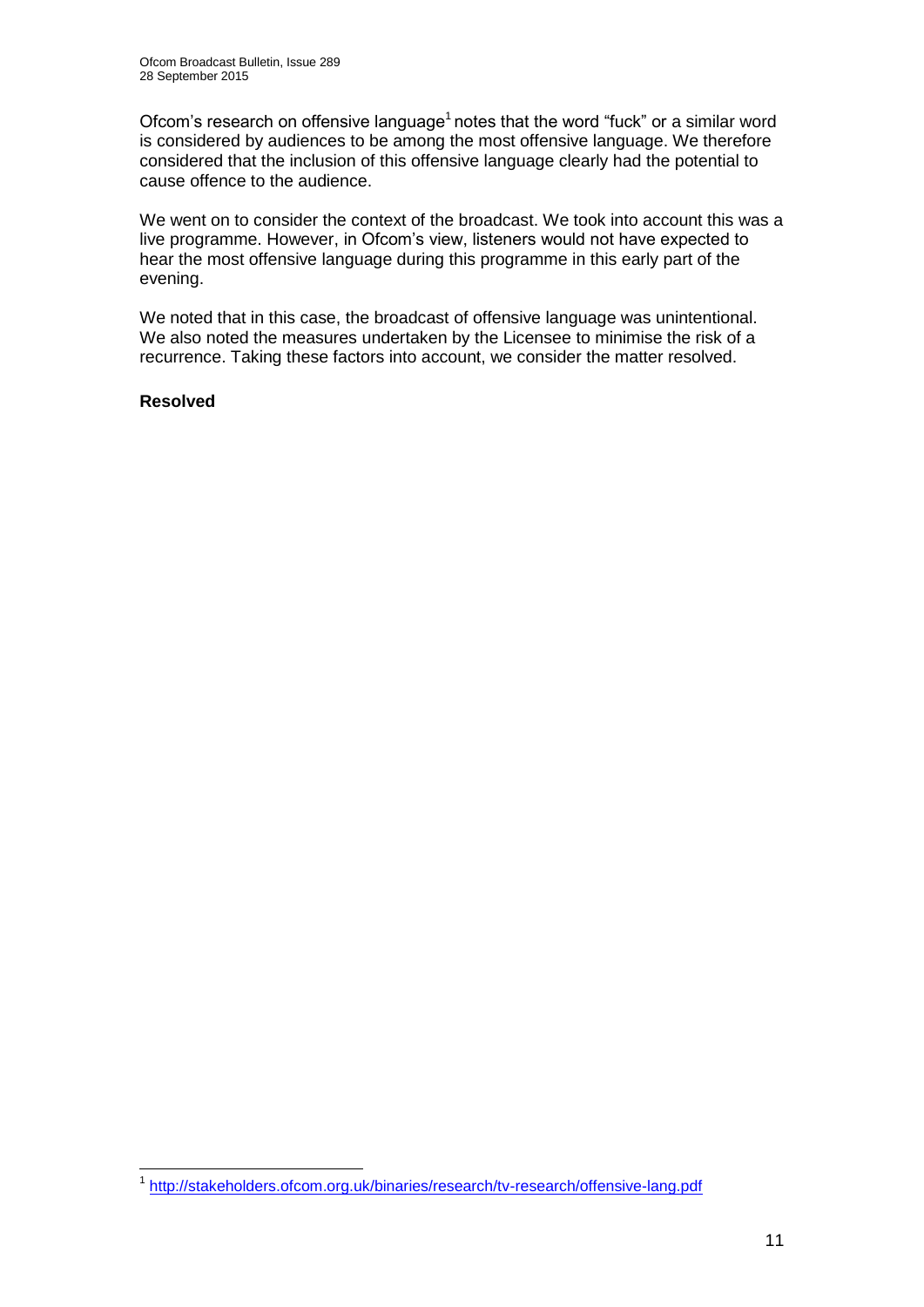# **Broadcast Licence Conditions cases**

# **In Breach**

# **Broadcasting licensees' late and non-payment of licence fees**

Ofcom is partly funded by the licence fees it charges television and radio licensees. We have a statutory obligation to ensure that the fees paid by licensees meet the cost of Ofcom's regulation of broadcasting. The approach Ofcom takes to determining licensees' fees is set out in the Statement of Charging Principles<sup>1</sup>. Detail on the fees and charges payable by licensees is set out in Ofcom's Tariff Tables<sup>2</sup>.

The payment of a licence fee is a requirement of a broadcasting licence<sup>3</sup>. Failure by a licensee to pay its licence fee when required represents a significant and fundamental breach of a broadcast licence, as it means that Ofcom may be unable properly to carry out its regulatory duties.

Ofcom recently informed licensees that, as of April 2015, licensees who pay their annual licence fees late – and who do not inform Ofcom in advance of the payment date that they foresee issues with making payment on time – are likely to be found in breach of the conditions of their licence relating to payment of fees and could be considered for the imposition of a statutory sanction.

### **In Breach**

1 1

The following radio licensees failed to pay their annual licence fees by the required payment date. These licensees have therefore been found **in breach** of Conditions 3(1) and 3(2) of their broadcast licences.

All the outstanding payments have now been received by Ofcom. Ofcom will not be taking any further regulatory action in these cases.

| Licensee                             | <b>Service Name</b>               | Licence<br><b>Number</b> |
|--------------------------------------|-----------------------------------|--------------------------|
| Asian Sound Radio Limited            | Asian Sound Radio                 | AL000183BA               |
| Banbury Broadcasting Company Limited | <b>Banbury Sound</b>              | AL000299BA               |
| Centre Broadcasting Limited          | Touch FM                          | AL000217BA               |
| Murfin Media Limited                 | Sunshine Radio                    | AL000138BA               |
| Now Digital Limited                  | <b>Bournemouth</b>                | DL000028BA               |
| Now Digital Limited                  | Oxfordshire                       | DL000052BA               |
| Now Digital Limited                  | Norwich                           | DL000038BA               |
| Now Digital Limited                  | Exeter, Torbay and North<br>Devon | DL000030BA               |

[http://stakeholders.ofcom.org.uk/binaries/consultations/socp/statement/charging\\_principles.pd](http://stakeholders.ofcom.org.uk/binaries/consultations/socp/statement/charging_principles.pdf) [f](http://stakeholders.ofcom.org.uk/binaries/consultations/socp/statement/charging_principles.pdf)

<sup>2</sup> [http://www.ofcom.org.uk/content/about/annual-reports-plans/tariff](http://www.ofcom.org.uk/content/about/annual-reports-plans/tariff-tables/Tariff_Tables_2015_16.pdf)[tables/Tariff\\_Tables\\_2015\\_16.pdf](http://www.ofcom.org.uk/content/about/annual-reports-plans/tariff-tables/Tariff_Tables_2015_16.pdf)

 $3$  As set out in Licence Condition 3 for radio licensees and Licence Condition 4 for television licensees.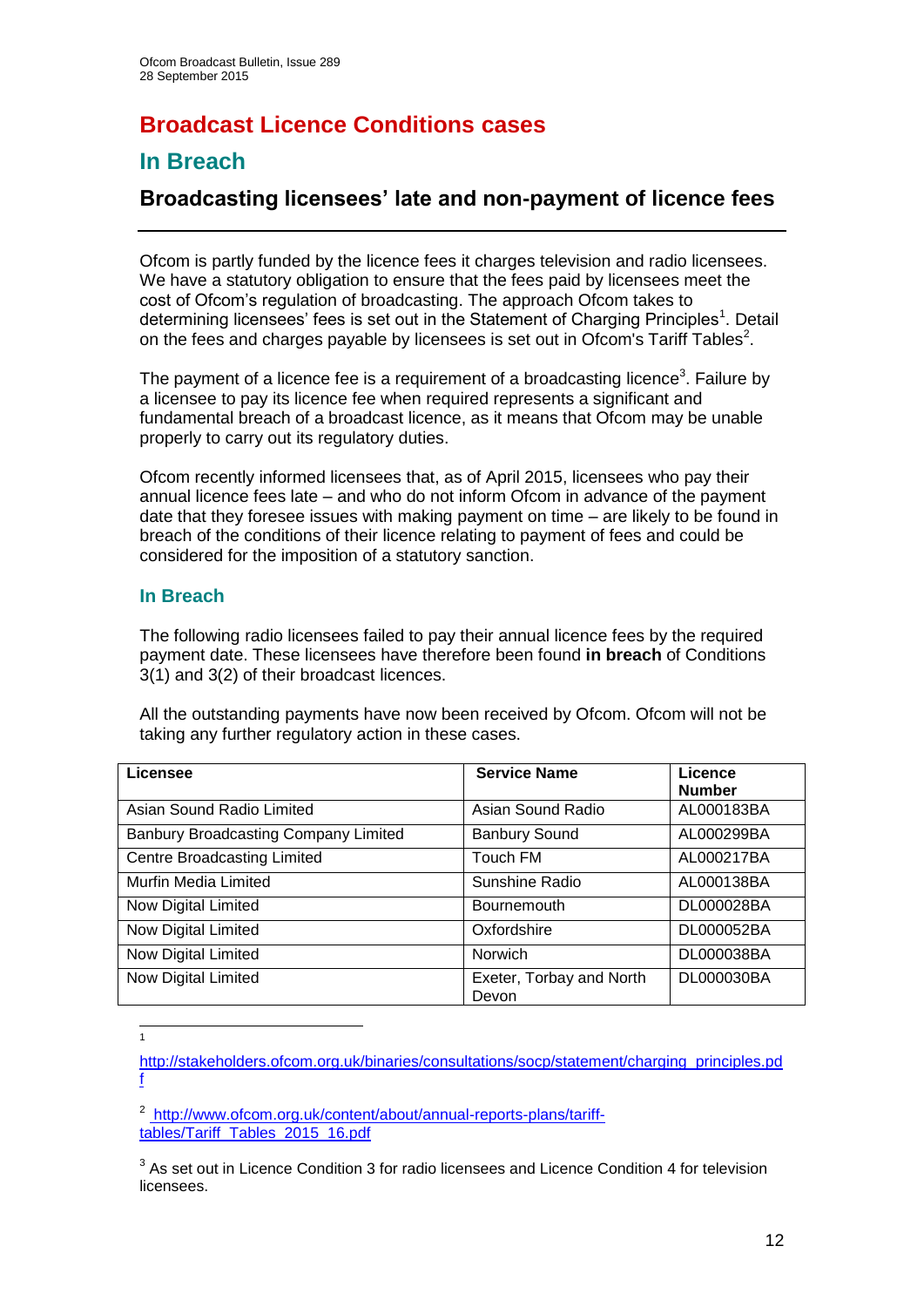| <b>Licensee</b>                       | <b>Service Name</b>                                | Licence<br><b>Number</b> |
|---------------------------------------|----------------------------------------------------|--------------------------|
| Now Digital Limited                   | Swindon and West<br>Wiltshire                      | DL000033BA               |
| Now Digital Limited                   | Ayr                                                | DL000027BA               |
| <b>Now Digital Limited</b>            | Reading and Basingstoke                            | DL000044BA               |
| Now Digital Limited                   | Hertfordshire, Bedfordshire<br>and Buckinghamshire | DL000047BA               |
| <b>Now Digital Limited</b>            | Wolverhampton,<br>Shrewsbury and Telford           | <b>DL000007BA</b>        |
| Now Digital Limited                   | Peterborough                                       | DL000032BA               |
| Now Digital Limited                   | Coventry                                           | DL000015BA               |
| <b>Now Digital Limited</b>            | <b>Bristol and Bath</b>                            | DL000014BA               |
| <b>Now Digital Limited</b>            | Southend and Chelmsford                            | DL000025BA               |
| <b>Now Digital Limited</b>            | Northamptonshire                                   | DL000051BA               |
| <b>Now Digital Limited</b>            | Cambridge                                          | DL000045BA               |
| Now Digital (Southern) Limited        | <b>Sussex Coast</b>                                | DL000040BA               |
| Now Digital (Southern) Limited        | <b>Cardiff and Newport</b>                         | DL000008BA               |
| Now Digital (Southern) Limited        | South Hampshire                                    | DL000035BA               |
| Now Digital (Southern) Limited        | Kent                                               | DL000042BA               |
| Oak FM (Hinkley and Nuneaton) Limited | Oak FM                                             | AL000231BA               |
| Oak FM Limited                        | Oak FM                                             | AL000230BA               |
| Rugby Broadcasting Company Limited    | Rugby FM                                           | AL000331BA               |
| <b>Silk FM Limited</b>                | Silk FM                                            | AL000213BA               |
| South West Digital Radio Limited      | Cornwall and Plymouth                              | DL000046BA               |
| Spectrum Radio Limited                | Spectrum Radio                                     | AL000050BA               |
| <b>Sunshine FM Limited</b>            | Sunshine Radio                                     | AL000326BA               |
| <b>Touch Broadcasting Limited</b>     | <b>Touch FM</b>                                    | AL000185BA               |
| <b>Touch Broadcasting Limited</b>     | <b>Touch FM</b>                                    | AL000330BA               |
| <b>Touch Warwick Limited</b>          | Touch FM                                           | AL000309BA               |

### **Breaches of Licence Conditions 3(1) and (2) in Part 2 of the Schedule of the relevant licences**

The following television licensees failed to pay their annual licence fees by the required payment date. These licensees have therefore been found **in breach** of Conditions 4(1) and 4(2) of their broadcast licences.<sup>4</sup>

All the outstanding payments have now been received by Ofcom. Ofcom will not be taking any further regulatory action in these cases.

| Licensee                          | <b>Service Name</b>       | Licence<br>Number   |
|-----------------------------------|---------------------------|---------------------|
| <b>ACBN International Limited</b> | <b>ACBN International</b> | <b>TLCS100391BA</b> |
| AETN UK                           | CI (Africa)               | <b>TLCS001733BA</b> |

<sup>1</sup>  $4$  This table was amended on 29 October 2015 to remove The Jewellery Channel Limited. This is because the Licensee submitted relevant evidence to Ofcom after this issue of the Broadcast Bulletin was published which Ofcom took into account.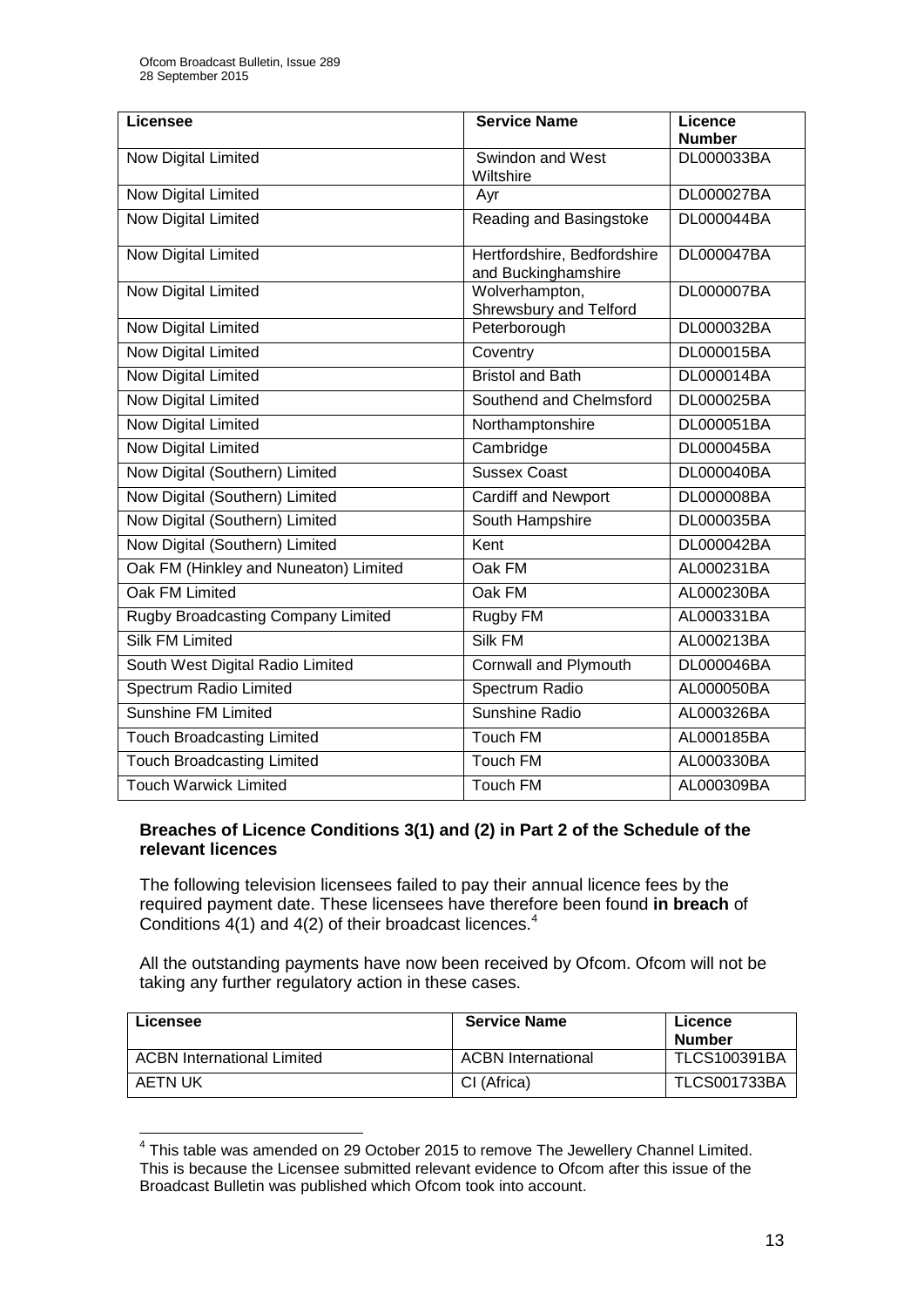| <b>Licensee</b>                         | <b>Service Name</b>                       | Licence<br><b>Number</b> |
|-----------------------------------------|-------------------------------------------|--------------------------|
| <b>AETN UK</b>                          | Crime & Investigation<br>Network Europe   | <b>TLCS001372BA</b>      |
| <b>AETN UK</b>                          | History (HD) (Netherlands<br>feed)        | <b>TLCS100220BA</b>      |
| <b>AETN UK</b>                          | <b>CI Polsat</b>                          | <b>TLCS001705BA</b>      |
| <b>AETN UK</b>                          | History (Middle East)                     | <b>TLCS001734BA</b>      |
| <b>AETN UK</b>                          | H <sub>2</sub>                            | <b>TLCS001010BA</b>      |
| <b>AETN UK</b>                          | <b>History Channel Europe HD</b><br>(The) | <b>TLCS001233BA</b>      |
| <b>AETN UK</b>                          | <b>History Channel Africa</b>             | <b>TLCS000691BA</b>      |
| <b>AETN UK</b>                          | History (Polish feed) (HD)                | <b>TLCS100077BA</b>      |
| <b>AETN UK</b>                          | <b>History HD (Turkey)</b>                | <b>TLCS001717BA</b>      |
| <b>AETN UK</b>                          | History (Croatia)                         | <b>TLCS001716BA</b>      |
| <b>AETN UK</b>                          | Lifetime (Poland)                         | <b>TLCS100732BA</b>      |
| <b>AETN UK</b>                          | H2 (HD) (Europe and<br>Middle East)       | <b>TLCS100636BA</b>      |
| <b>AETN UK</b>                          | Crime & Investigation<br>Network (HD)     | <b>TLCS001334BA</b>      |
| <b>AETN UK</b>                          | Lifetime (+1) (HD)                        | <b>TLCS000379BA</b>      |
| <b>AETN UK</b>                          | History (Romanian)                        | <b>TLCS001722BA</b>      |
| <b>AETN UK</b>                          | History Channel (HD)                      | <b>TLCS001011BA</b>      |
| <b>Alfratv Limited</b>                  | Body In Balance (Europe)                  | <b>TLCS001387BA</b>      |
| <b>APGO Media Limited</b>               | <b>TVC - Television</b><br>Continental TV | <b>TLCS001581BA</b>      |
| AplusLive Media Limited                 | Angara TV                                 | <b>TLCS001195BA</b>      |
| <b>Arabic News Broadcast UK Limited</b> | <b>Arabic News Broadcast</b>              | <b>TLCS001079BA</b>      |
| <b>Arsenal Holdings Plc</b>             | AH                                        | <b>TLCS001210BA</b>      |
| <b>Associated Newspapers Limited</b>    | <b>Holidays TV</b>                        | DTAS100511BA             |
| <b>Associated Newspapers Limited</b>    | 1-2-1 Dating                              | DTAS000035BA             |
| <b>Associated Newspapers Limited</b>    | Rabbit                                    | DTAS000028BA             |
| <b>Associated Newspapers Limited</b>    | Gay Rabbit                                | <b>DTAS000039BA</b>      |
| <b>ATN Bangla UK Limited</b>            | ATN Bangla UK                             | <b>TLCS001029BA</b>      |
| Axn Europe Limited                      | <b>AXN White (Central Europe)</b>         | <b>TLCS001052BA</b>      |
| Axn Europe Limited                      | AXN (Czech Republic)                      | <b>TLCS001516BA</b>      |
| Axn Europe Limited                      | <b>AXN Spin (Central Europe)</b>          | <b>TLCS001528BA</b>      |
| Axn Europe Limited                      | AXN/AXN HD (Poland)                       | <b>TLCS001512BA</b>      |
| Axn Europe Limited                      | <b>AXN</b> (Central Europe)               | <b>TLCS000653BA</b>      |
| Axn Europe Limited                      | <b>AXN</b> (Bulgaria)                     | <b>TLCS001517BA</b>      |
| Axn Europe Limited                      | AXN (Adria)                               | <b>TLCS001417BA</b>      |
| Axn Europe Limited                      | AXN Black (Poland)                        | <b>TLCS001511BA</b>      |
| Axn Europe Limited                      | AXN White (Poland)                        | <b>TLCS001509BA</b>      |
| Axn Europe Limited                      | <b>AXN Black (Central Europe)</b>         | <b>TLCS001051BA</b>      |
| Axn Europe Limited                      | AXN SPIN (Romanian)                       | <b>TLCS001724BA</b>      |
| <b>Axn Europe Limited</b>               | AXN (HD) (Romania)                        | <b>TLCS001515BA</b>      |
| <b>AXN Southern Europe Limited</b>      | AXN Sci-Fi (Italy)                        | <b>TLCS001508BA</b>      |
| <b>AXN Southern Europe Limited</b>      | AXN (Italy)                               | <b>TLCS000970BA</b>      |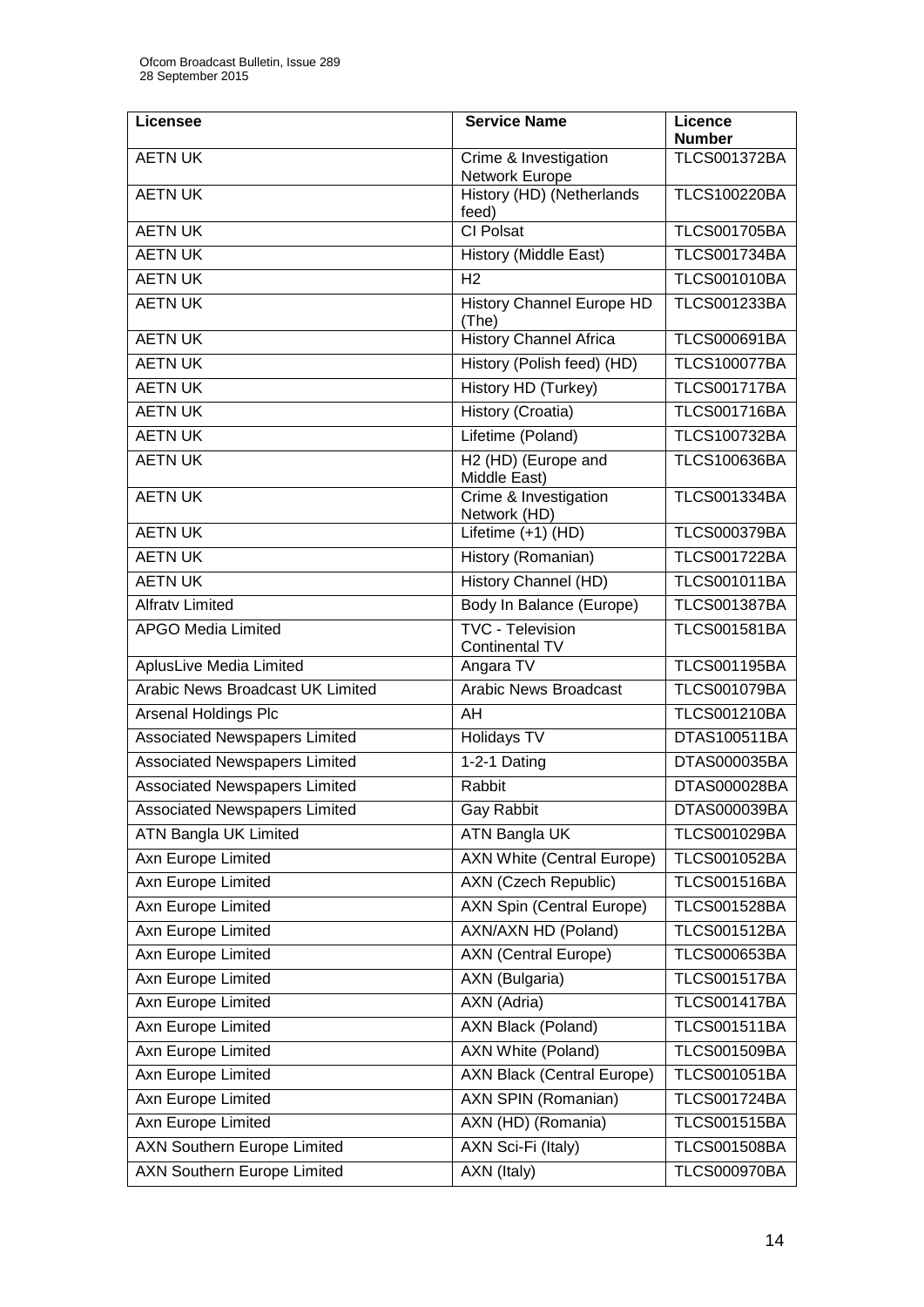| <b>Licensee</b>                                | <b>Service Name</b>                                                  | <b>Licence</b><br><b>Number</b> |
|------------------------------------------------|----------------------------------------------------------------------|---------------------------------|
| Bangla TV (UK) Limited                         | Bangla TV                                                            | <b>TLCS000415BA</b>             |
| <b>Best Direct (International) Limited</b>     | <b>Best Direct</b>                                                   | <b>TLCS001373BA</b>             |
| <b>BET</b> International Inc                   | <b>BET Black Ent Tv</b>                                              | <b>TLCS001200BA</b>             |
| <b>Boxing Channel Media Limited</b>            | <b>Boxnation</b>                                                     | <b>TLCS001567BA</b>             |
| <b>Broadcasting (Gaia) Limited</b>             | <b>Amateur Babes</b>                                                 | <b>TLCS000516BA</b>             |
| <b>C Music Entertainment Limited</b>           | C Music TV                                                           | <b>TLCS001104BA</b>             |
| Cable News Network Inc                         | <b>CNN</b> International                                             | <b>TLCS000103BA</b>             |
| <b>Cloud Television One Limited</b>            | <b>Starz</b>                                                         | <b>TLCS001648BA</b>             |
| <b>Discovery Communications Europe Limited</b> | Quest, Quest +1                                                      | DTPS000069BA                    |
| <b>Discovery Communications Europe Limited</b> | <b>Discovery Shed</b>                                                | <b>TLCS000894BA</b>             |
| Discovery Communications Europe Limited        | Discovery Science Channel<br>(Italy)                                 | <b>TLCS000643BA</b>             |
| Discovery Communications Europe Limited        | Animal Planet (Romania)                                              | <b>TLCS001647BA</b>             |
| <b>Discovery Communications Europe Limited</b> | Discovery Science (Poland)                                           | <b>TLCS001656BA</b>             |
| Discovery Communications Europe Limited        | TLC (Serbian Feed)                                                   | <b>TLCS001683BA</b>             |
| <b>Discovery Communications Europe Limited</b> | <b>Investigation Discovery</b><br>(Polish) (HD)                      | <b>TLCS001632BA</b>             |
| <b>Discovery Communications Europe Limited</b> | <b>Discovery Channel</b><br>(Croatian Language Feed)                 | <b>TLCS001701BA</b>             |
| Discovery Communications Europe Limited        | Discovery Channel (Italy)<br>(HD)                                    | <b>TLCS001122BA</b>             |
| <b>Discovery Communications Europe Limited</b> | <b>DMAX</b>                                                          | <b>TLCS000338BA</b>             |
| Discovery Communications Europe Limited        | TLC (Eastern Europe)                                                 | <b>TLCS001760BA</b>             |
| <b>Discovery Communications Europe Limited</b> | TLC (Sverige)                                                        | <b>TLCS001494BA</b>             |
| Discovery Communications Europe Limited        | <b>Animal Planet (Nordics)</b>                                       | <b>TLCS001482BA</b>             |
| <b>Discovery Communications Europe Limited</b> | Discovery Channel<br>(Romania)                                       | <b>TLCS001646BA</b>             |
| <b>Discovery Communications Europe Limited</b> | Discovery Channel<br>(France)(HD)                                    | <b>TLCS000451BA</b>             |
| <b>Discovery Communications Europe Limited</b> | <b>TLC (Netherlands Feed)</b><br>(HD)                                | <b>TLCS001579BA</b>             |
| Discovery Communications Europe Limited        | TLC (Romania)                                                        | <b>TLCS001531BA</b>             |
| Discovery Communications Europe Limited        | Discovery History (UK)                                               | <b>TLCS001115BA</b>             |
| Discovery Communications Europe Limited        | Discovery Channel (Ireland)                                          | <b>TLCS001119BA</b>             |
| <b>Discovery Communications Europe Limited</b> | <b>Investigation Discovery</b><br>(Serbian feed)                     | <b>TLCS100383BA</b>             |
| Discovery Communications Europe Limited        | Animal Planet (Italy)                                                | <b>TLCS000890BA</b>             |
| <b>Discovery Communications Europe Limited</b> | Discovery Channel (feed for<br>Hungary, Czech Republic,<br>Slovakia) | <b>TLCS001645BA</b>             |
| Discovery Communications Europe Limited        | Discovery Channel<br>(Portugal)                                      | <b>TLCS100063BA</b>             |
| Discovery Communications Europe Limited        | <b>Investigation Discovery</b><br>(Netherlands feed)                 | <b>TLCS001740BA</b>             |
| Discovery Communications Europe Limited        | TLC HD (Mediterranean &<br>Middle East)                              | <b>TLCS100265BA</b>             |
| Discovery Communications Europe Limited        | Discovery Channel<br>(Ukraine)                                       | <b>TLCS001503BA</b>             |
| Discovery Communications Europe Limited        | Discovery Channel<br>(Bulgaria)                                      | <b>TLCS001644BA</b>             |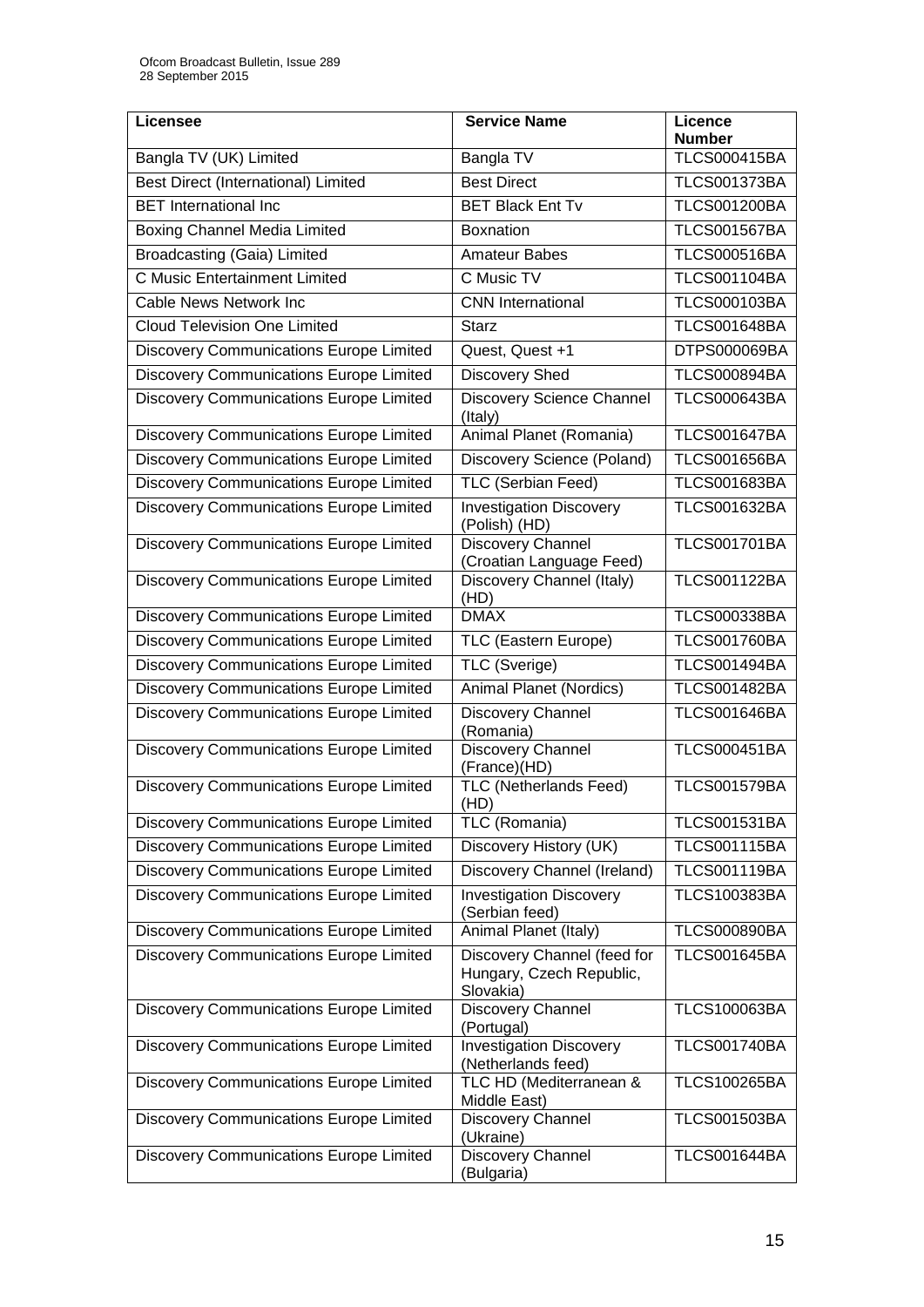| <b>Licensee</b>                                | <b>Service Name</b>                                                   | Licence<br><b>Number</b> |
|------------------------------------------------|-----------------------------------------------------------------------|--------------------------|
| <b>Discovery Communications Europe Limited</b> | Discovery Channel<br>(Benelux) (HD)                                   | <b>TLCS001121BA</b>      |
| Discovery Communications Europe Limited        | Discovery Channel<br>(Flanders) (HD)                                  | <b>TLCS001388BA</b>      |
| Discovery Communications Europe Limited        | Discovery Channel (UK)<br>(HD)                                        | <b>TLCS000870BA</b>      |
| <b>Discovery Communications Europe Limited</b> | ID Xtra (HD) (Europe)                                                 | <b>TLCS100256BA</b>      |
| <b>Discovery Communications Europe Limited</b> | Animal Planet (Europe)                                                | <b>TLCS000167BA</b>      |
| Discovery Communications Europe Limited        | Discovery Channel (Nordic)                                            | <b>TLCS001120BA</b>      |
| <b>Discovery Communications Europe Limited</b> | TLC (Balkans)                                                         | <b>TLCS001493BA</b>      |
| <b>Discovery Communications Europe Limited</b> | Animal Planet (UK) (HD)                                               | <b>TLCS001118BA</b>      |
| Discovery Communications Europe Limited        | Discovery Travel & Living<br>(Italy)                                  | <b>TLCS000642BA</b>      |
| <b>Discovery Communications Europe Limited</b> | Discovery Channel (Spain &<br>Portugal) (HD)                          | <b>TLCS001171BA</b>      |
| Discovery Communications Europe Limited        | Discovery Science (HD)<br>(EMEA)                                      | <b>TLCS000256BA</b>      |
| <b>Discovery Communications Europe Limited</b> | Discovery Channel<br>(Denmark) (HD)                                   | <b>TLCS001638BA</b>      |
| <b>Discovery Communications Europe Limited</b> | TLC (ROI feed)                                                        | <b>TLCS100064BA</b>      |
| <b>Discovery Communications Europe Limited</b> | <b>Discovery Channel (Central</b><br>& Eastern Europe inc.<br>Russia) | <b>TLCS000407BA</b>      |
| <b>Discovery Communications Europe Limited</b> | Discovery Turbo Xtra HD<br>(EMEA)                                     | <b>TLCS001757BA</b>      |
| Discovery Communications Europe Limited        | <b>Investigation Discovery</b><br>(ROI feed)                          | <b>TLCS100472BA</b>      |
| Discovery Communications Europe Limited        | TLC (Slovenian feed)                                                  | <b>TLCS100263BA</b>      |
| <b>Discovery Communications Europe Limited</b> | Animal Planet (Slovenia)                                              | <b>TLCS001680BA</b>      |
| <b>Discovery Communications Europe Limited</b> | Discovery Channel (Serbia)                                            | <b>TLCS001681BA</b>      |
| <b>Discovery Communications Europe Limited</b> | Discovery Turbo Xtra<br>(Polish) (HD)                                 | <b>TLCS001657BA</b>      |
| <b>Discovery Communications Europe Limited</b> | Discovery Channel (Middle<br>East Africa & Turkey) (HD)               | <b>TLCS000257BA</b>      |
| <b>Discovery Communications Europe Limited</b> | Discovery Channel (Finland)                                           | <b>TLCS001639BA</b>      |
| <b>Discovery Communications Europe Limited</b> | Discovery Turbo                                                       | <b>TLCS000358BA</b>      |
| Discovery Communications Europe Limited        | Animal Planet (Serbia)                                                | <b>TLCS001679BA</b>      |
| <b>Discovery Communications Europe Limited</b> | Animal Planet HD (Sweden<br>Denmark Finland)                          | <b>TLCS001359BA</b>      |
| <b>Discovery Communications Europe Limited</b> | Discovery World (Europe)                                              | <b>TLCS000254BA</b>      |
| Discovery Communications Europe Limited        | Discovery Historia                                                    | <b>TLCS001124BA</b>      |
| <b>Discovery Communications Europe Limited</b> | <b>Investigation Discovery</b>                                        | <b>TLCS001350BA</b>      |
| Discovery Communications Europe Limited        | Discovery Channel<br>(Sweden)                                         | <b>TLCS001640BA</b>      |
| Discovery Communications Europe Limited        | Discovery Channel<br>(Slovenia)                                       | <b>TLCS001682BA</b>      |
| Discovery Communications Europe Limited        | <b>Investigation Discovery</b><br>(Slovenian feed)                    | <b>TLCS100209BA</b>      |
| Discovery Communications Europe Limited        | Discovery Home & Health                                               | <b>TLCS000355BA</b>      |
| <b>Discovery Communications Europe Limited</b> | Discovery Science (France)<br>(HD)                                    | <b>TLCS001684BA</b>      |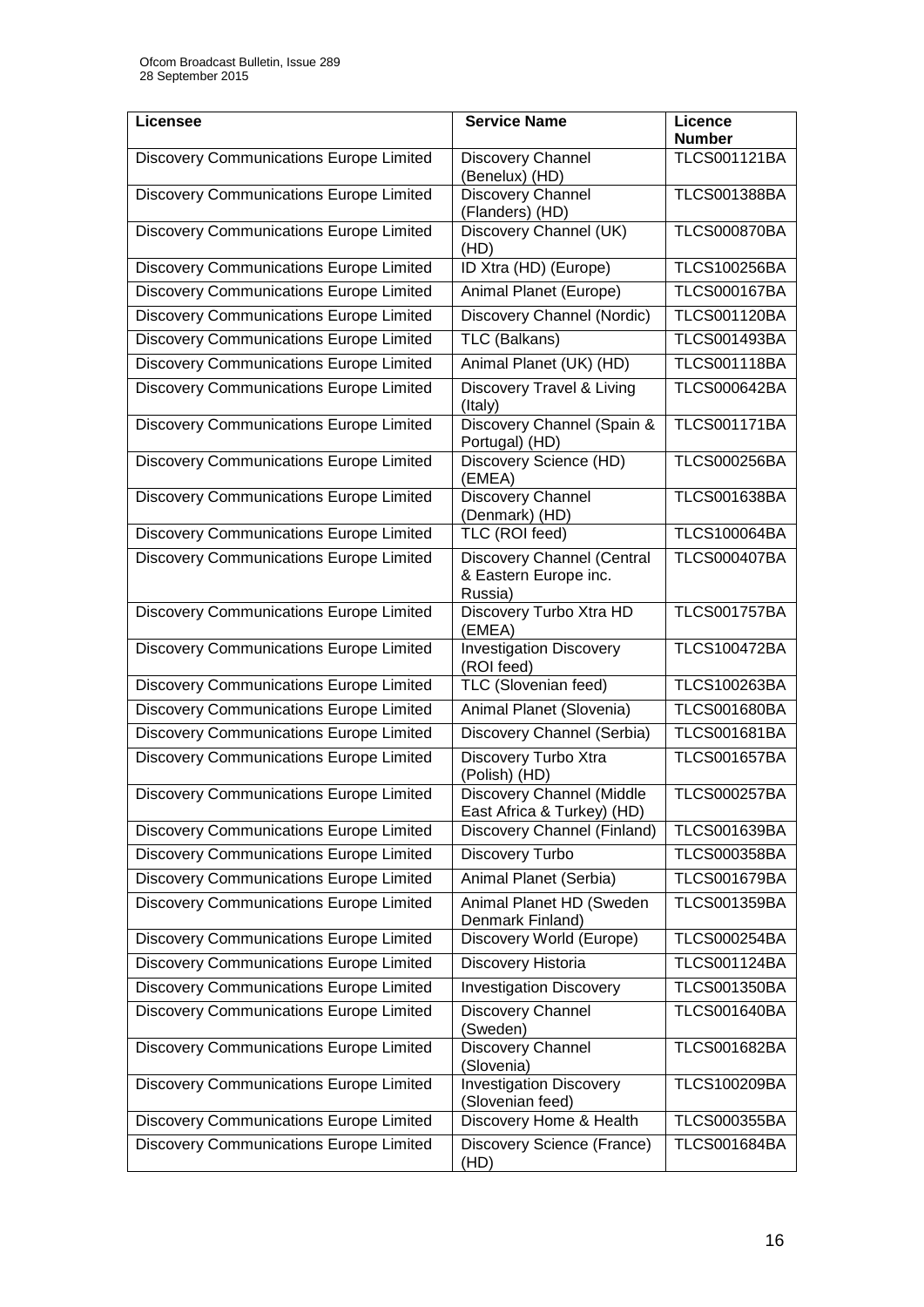| Licensee                                       | <b>Service Name</b>                                                                        | Licence<br><b>Number</b> |
|------------------------------------------------|--------------------------------------------------------------------------------------------|--------------------------|
| Discovery Communications Europe Limited        | TLC (Polish) HD                                                                            | <b>TLCS001504BA</b>      |
| <b>Discovery Communications Europe Limited</b> | Discovery HD Showcase                                                                      | <b>TLCS001105BA</b>      |
| Discovery Communications Europe Limited        | TLC (Pan Regional)                                                                         | <b>TLCS001576BA</b>      |
| Discovery Communications Europe Limited        | Quest                                                                                      | <b>TLCS001404BA</b>      |
| <b>Discovery Communications Europe Limited</b> | TLC (UK) (HD)                                                                              | <b>TLCS001741BA</b>      |
| Discovery Communications Europe Limited        | TLC (Norwegian feed)                                                                       | <b>TLCS001431BA</b>      |
| Discovery Communications Europe Limited        | TLC (Denmark)                                                                              | <b>TLCS001597BA</b>      |
| <b>Discovery Communications Europe Limited</b> | <b>Discovery Science (UK)</b>                                                              | <b>TLCS001114BA</b>      |
| Discovery Communications Europe Limited        | <b>Investigation Discovery</b><br>(Europe)                                                 | <b>TLCS001367BA</b>      |
| Discovery Communications Europe Limited        | Discovery Channel (Polish)<br>HD                                                           | <b>TLCS001654BA</b>      |
| <b>Discovery Corporate Services Limited</b>    | Discovery Life (Poland)                                                                    | <b>TLCS100841BA</b>      |
| <b>Discovery Corporate Services Limited</b>    | Animal Planet (Slovakian<br>Feed)                                                          | <b>TLCS100907BA</b>      |
| <b>Discovery Corporate Services Limited</b>    | Discovery Channel<br>(Slovakian Feed)                                                      | <b>TLCS100909BA</b>      |
| Discovery Corporate Services Limited           | <b>TLC (Croatian Feed)</b>                                                                 | <b>TLCS100617BA</b>      |
| <b>Discovery Corporate Services Limited</b>    | Discovery Channel<br>(Estonia)                                                             | <b>TLCS100774BA</b>      |
| <b>Discovery Corporate Services Limited</b>    | <b>Investigation Discovery</b><br>(Swedish feed)                                           | <b>TLCS100963BA</b>      |
| <b>Discovery Corporate Services Limited</b>    | <b>Investigation Discovery</b><br>(feed for Hungary, Romania,<br>Czech Republic, Slovakia) | <b>TLCS100781BA</b>      |
| Discovery Corporate Services Limited           | Animal Planet HD (Poland)                                                                  | <b>TLCS100616BA</b>      |
| <b>Discovery Corporate Services Limited</b>    | TLC (Flanders) HD                                                                          | <b>TLCS100780BA</b>      |
| <b>Discovery Corporate Services Limited</b>    | TLC (feed for Hungary,<br>Czech Republic, Slovakia)                                        | <b>TLCS100634BA</b>      |
| <b>Discovery Corporate Services Limited</b>    | Discovery World (feed for<br>Hungary, Czech Republic,<br>Slovakia)                         | <b>TLCS100905BA</b>      |
| Discovery Corporate Services Limited           | TLC (Estonia)                                                                              | <b>TLCS100779BA</b>      |
| <b>Discovery Corporate Services Limited</b>    | Animal Planet (feed for<br>Hungary, Czech Republic,<br>Slovakia)                           | <b>TLCS100908BA</b>      |
| Dunya News Limited                             | Dunya TV                                                                                   | <b>TLCS001616BA</b>      |
| <b>EE Limited</b>                              | EE TV                                                                                      | <b>TLCS100654BA</b>      |
| Estuary TV CIC                                 | <b>Estuary TV</b>                                                                          | Ŀ<br>DTPS000001BA        |
| Estuary TV CIC                                 | <b>Estuary TV</b>                                                                          | <b>TLCS000148BA</b>      |
| <b>Global Tamil Vision Limited</b>             | <b>Global Tamil Vision</b>                                                                 | <b>TLCS001281BA</b>      |
| Gong Media Limited                             | Gong Max                                                                                   | <b>TLCS001097BA</b>      |
| <b>Gong Media Limited</b>                      | Gong Base                                                                                  | <b>TLCS001754BA</b>      |
| <b>Greener Technology Limited</b>              | <b>BENTV</b>                                                                               | <b>TLCS001094BA</b>      |
| Harmony Media Enterprises (UK) Limited         | <b>UKS Fuzion TV</b>                                                                       | <b>TLCS001292BA</b>      |
| <b>Hidayat Welfare Society Limited</b>         | <b>Hidayat Welfare Society</b>                                                             | <b>TLCS000914BA</b>      |
| <b>IMG Media Limited</b>                       | EDGEsport                                                                                  | <b>TLCS100371BA</b>      |
| Independent Television Limited                 | <b>IT TV</b>                                                                               | <b>TLCS001753BA</b>      |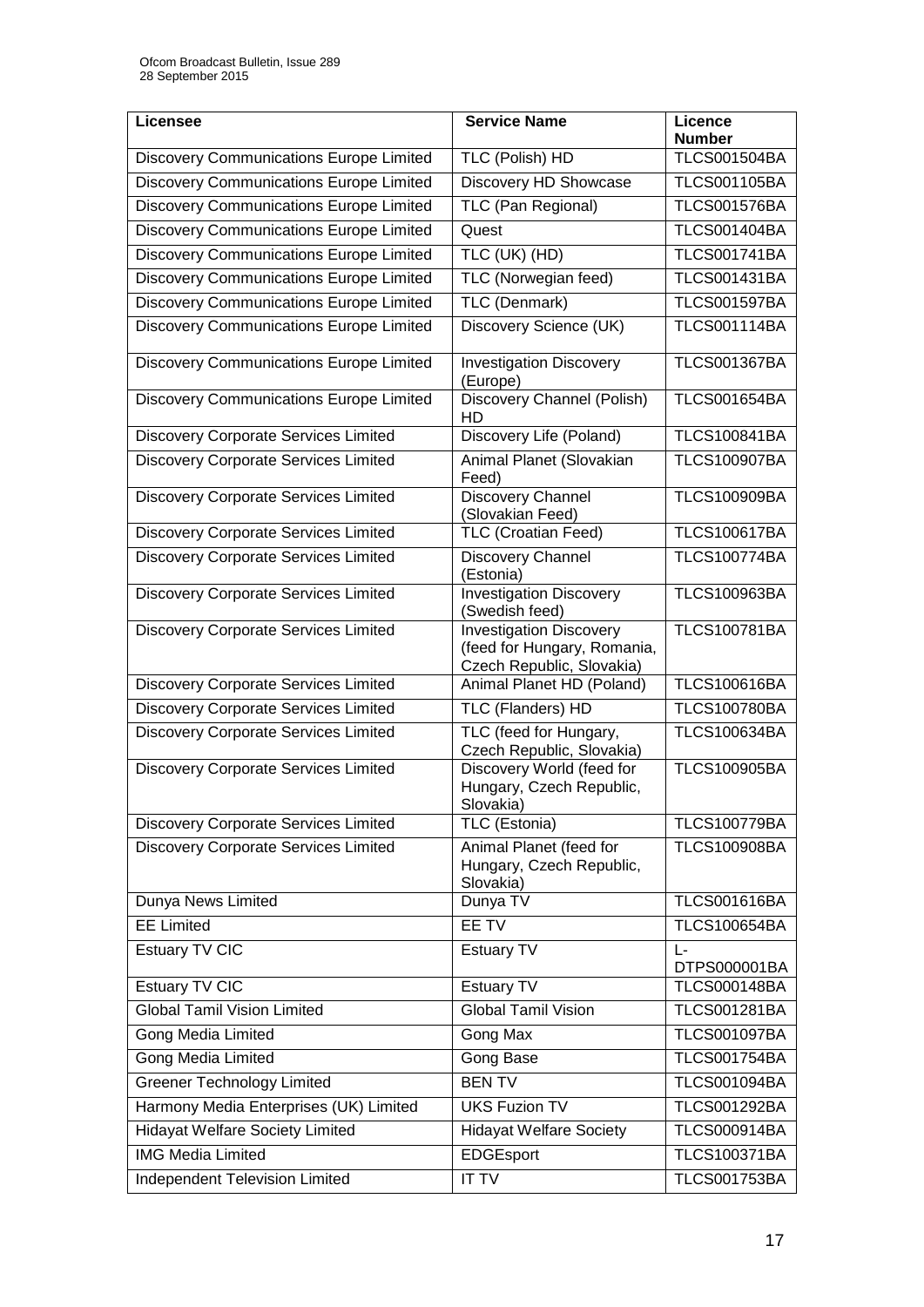| Licensee                                           | <b>Service Name</b>                                           | <b>Licence</b><br><b>Number</b> |
|----------------------------------------------------|---------------------------------------------------------------|---------------------------------|
| International Television Channel Europe<br>Limited | <b>NTV</b>                                                    | <b>TLCS001624BA</b>             |
| Leeds Trinity University                           | <b>Trinity Vision</b>                                         | <b>TLCS100470BA</b>             |
| London Broadcasting Partners Limited               | <b>LBP</b>                                                    | <b>TLCS001634BA</b>             |
| Media Mix (UK) Limited                             | <b>Movie Mix</b>                                              | DTPS000057BA                    |
| <b>MFM TV</b>                                      | <b>MFM TV</b>                                                 | <b>TLCS001481BA</b>             |
| Millennium Broadcast Limited                       | Kanal 7 Avrupa                                                | <b>TLCS001382BA</b>             |
| Millennium Broadcast Limited                       | <b>TVT</b>                                                    | <b>TLCS001507BA</b>             |
| Millennium Broadcast Limited                       | <b>EZGI</b>                                                   | <b>TLCS001506BA</b>             |
| Modern Times Group MTG Limited                     | Viasat 3D                                                     | <b>TLCS001048BA</b>             |
| Modern Times Group MTG Limited                     | Viasat Motor                                                  | <b>TLCS001344BA</b>             |
| Modern Times Group MTG Limited                     | <b>TV3 Norway</b>                                             | <b>TLCS000687BA</b>             |
| Modern Times Group MTG Limited                     | Viasat Nature (CEE)                                           | <b>TLCS001433BA</b>             |
| Modern Times Group MTG Limited                     | Viasat Sport (Baltics)                                        | <b>TLCS000711BA</b>             |
| Modern Times Group MTG Limited                     | Viasat Fotball (Norway)                                       | <b>TLCS000986BA</b>             |
| Modern Times Group MTG Limited                     | 3+ (Estonia)                                                  | <b>TLCS000857BA</b>             |
| Modern Times Group MTG Limited                     | Polsat Viasat Explore                                         | <b>TLCS001729BA</b>             |
| Modern Times Group MTG Limited                     | <b>TV3 Denmark</b>                                            | <b>TLCS000462BA</b>             |
| Modern Times Group MTG Limited                     | TV1000 Premium (HD)                                           | <b>TLCS001704BA</b>             |
| Modern Times Group MTG Limited                     | Viasat Sport (East)                                           | <b>TLCS001339BA</b>             |
| Modern Times Group MTG Limited                     | <b>TV3 Sweden</b>                                             | <b>TLCS000074BA</b>             |
| Modern Times Group MTG Limited                     | <b>Viasat Golf</b>                                            | <b>TLCS000892BA</b>             |
| Modern Times Group MTG Limited                     | <b>CTC Baltics</b>                                            | <b>TLCS001603BA</b>             |
| Modern Times Group MTG Limited                     | $TV6$ (HD)                                                    | <b>TLCS100101BA</b>             |
| Modern Times Group MTG Limited                     | TV3 Sport 1 (HD)                                              | <b>TLCS001713BA</b>             |
| Modern Times Group MTG Limited                     | <b>Polsat Viasat Nature</b>                                   | <b>TLCS001727BA</b>             |
| Modern Times Group MTG Limited                     | 3+ (Latvia)                                                   | <b>TLCS000725BA</b>             |
| Modern Times Group MTG Limited                     | TV3 Sport 2 (HD)                                              | <b>TLCS001714BA</b>             |
| Modern Times Group MTG Limited                     | TV6 (Sweden)                                                  | <b>TLCS000181BA</b>             |
| Modern Times Group MTG Limited                     | ZTV (Norway)                                                  | <b>TLCS000334BA</b>             |
| Modern Times Group MTG Limited                     | Viasat 6                                                      | <b>TLCS000837BA</b>             |
| Modern Times Group MTG Limited                     | 3+ (Denmark)                                                  | <b>TLCS001688BA</b>             |
| Modern Times Group MTG Limited                     | <b>Polsat Viasat History</b>                                  | <b>TLCS001728BA</b>             |
| Modern Times Group MTG Limited                     | <b>TV2 Sport Premier League</b><br>HD (Denmark)/ Viasat Premi | <b>TLCS001484BA</b>             |
| Modern Times Group MTG Limited                     | Viasat Sport HD                                               | <b>TLCS000508BA</b>             |
| Modern Times Group MTG Limited                     | Viasat Sport (Sweden)                                         | <b>TLCS000736BA</b>             |
| Modern Times Group MTG Limited                     | <b>Viasat Promo</b>                                           | <b>TLCS001435BA</b>             |
| Modern Times Group MTG Limited                     | <b>Viasat Fotboll</b>                                         | <b>TLCS001338BA</b>             |
| Modern Times Group MTG Limited                     | Viasat Hockey                                                 | <b>TLCS001396BA</b>             |
| Modern Times Group MTG Limited                     | Viasat Sport Norway                                           | <b>TLCS001349BA</b>             |
| Modern Times Group MTG Limited                     | Viasat Nature HD/Viasat<br><b>History HD</b>                  | <b>TLCS001568BA</b>             |
| Modern Times Group MTG Limited                     | TV1000 Megahits (HD)                                          | <b>TLCS001703BA</b>             |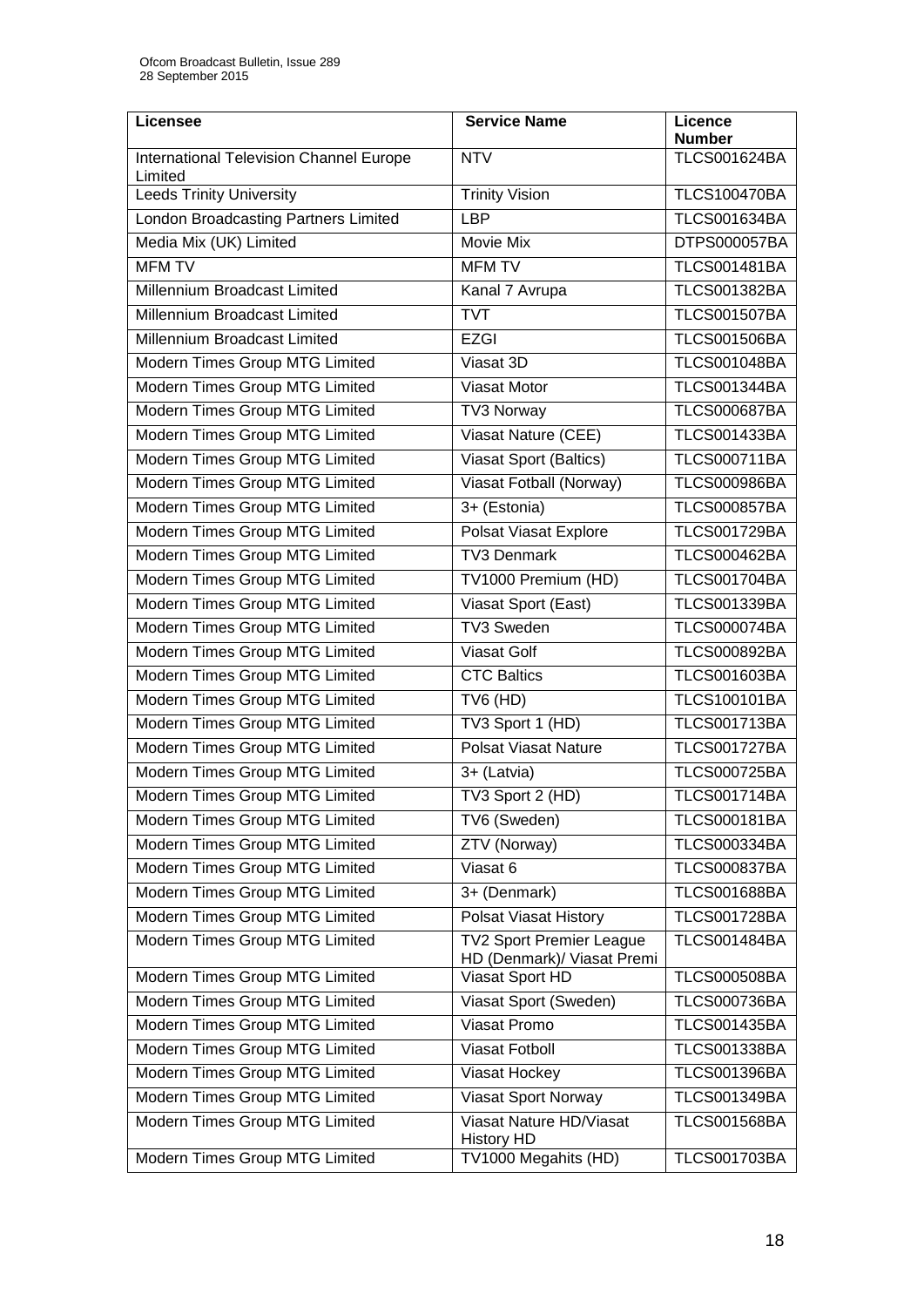| <b>Licensee</b>                           | <b>Service Name</b>                                                                                                                                   | <b>Licence</b><br><b>Number</b> |
|-------------------------------------------|-------------------------------------------------------------------------------------------------------------------------------------------------------|---------------------------------|
| Modern Times Group MTG Limited            | <b>TV3 PULS</b>                                                                                                                                       | <b>TLCS000712BA</b>             |
| Modern Times Group MTG Limited            | <b>CTC</b> Estonia                                                                                                                                    | <b>TLCS001620BA</b>             |
| Modern Times Group MTG Limited            | TV8 (Sweden)                                                                                                                                          | <b>TLCS000339BA</b>             |
| Modern Times Group MTG Limited            | Viasat Explore                                                                                                                                        | <b>TLCS000507BA</b>             |
| Modern Times Group MTG Limited            | TV1000 Comedy (HD)                                                                                                                                    | <b>TLCS001702BA</b>             |
| Modern Times Group MTG Limited            | Viasat 3 (Hungary)                                                                                                                                    | <b>TLCS001368BA</b>             |
| Modern Times Group MTG Limited            | Viasat 4                                                                                                                                              | <b>TLCS001237BA</b>             |
| Modern Times Group MTG Limited            | <b>TV10</b>                                                                                                                                           | <b>TLCS001486BA</b>             |
| Modern Times Group MTG Limited            | <b>Viasat History</b>                                                                                                                                 | <b>TLCS000729BA</b>             |
| Nepali TV (UK) Limited                    | Nepali TV                                                                                                                                             | <b>TLCS001492BA</b>             |
| PAK (UK) T.V. Limited                     | <b>PTV Prime</b>                                                                                                                                      | <b>TLCS000322BA</b>             |
| Paramount UK Partnership                  | <b>Comedy Central Extra</b>                                                                                                                           | <b>TLCS000649BA</b>             |
| Paramount UK Partnership                  | <b>Comedy Central (Ireland)</b>                                                                                                                       | <b>TLCS000897BA</b>             |
| Paramount UK Partnership                  | <b>Comedy Central</b>                                                                                                                                 | <b>TLCS000114BA</b>             |
| Paramount UK Partnership                  | <b>COMEDY CENTRAL</b><br>EXTRA (Ireland)                                                                                                              | <b>TLCS001502BA</b>             |
| <b>Polsat Limited</b>                     | Polsat Volleyball 2                                                                                                                                   | <b>TLCS100574BA</b>             |
| Polsat Limited                            | Polsat Volleyball 1 (HD)                                                                                                                              | <b>TLCS100573BA</b>             |
| <b>Polsat Limited</b>                     | Polsat Volleyball 4                                                                                                                                   | <b>TLCS100576BA</b>             |
| <b>Polsat Limited</b>                     | Polsat Volleyball 3                                                                                                                                   | <b>TLCS100575BA</b>             |
| <b>Relativity Marketing Limited</b>       | Sin TV                                                                                                                                                | <b>TLCS100875BA</b>             |
| <b>SDN Limited</b>                        | <b>DTT Multiplex A</b>                                                                                                                                | MUX-<br>N00000ABA               |
| <b>Smart TV Broadcasting Limited</b>      | Smart TV                                                                                                                                              | <b>TLCS001202BA</b>             |
| <b>Smart TV Broadcasting Limited</b>      | Sinemax TV                                                                                                                                            | <b>TLCS001135BA</b>             |
| SPTI Networks Eastern Europe (UK) Limited | Sony Sci-Fi (Baltics)                                                                                                                                 | <b>TLCS100172BA</b>             |
| SPTI Networks Eastern Europe (UK) Limited | Sony Turbo (Baltics)                                                                                                                                  | <b>TLCS001725BA</b>             |
| SPTI Networks Eastern Europe (UK) Limited | Sony Entertainment<br>Television (HD) (Baltics)                                                                                                       | <b>TLCS100170BA</b>             |
| SPTI Networks Eastern Europe (UK) Limited | Sony Entertainment<br><b>Television (Baltics)</b>                                                                                                     | <b>TLCS001460BA</b>             |
| SPTI Networks Eastern Europe (UK) Limited | Sony Turbo (HD) (Baltics)                                                                                                                             | <b>TLCS100171BA</b>             |
| Stingray Digital International Limited    | <b>Stingray Music</b>                                                                                                                                 | <b>TLCS001529BA</b>             |
| Stingray Digital International Limited    | Stingray Lite TV                                                                                                                                      | <b>TLCS100800BA</b>             |
| Sundance Channel (UK) Limited             | Sundance Channel                                                                                                                                      | <b>TLCS100700BA</b>             |
| Sundance Channel (UK) Limited             | Sun                                                                                                                                                   | <b>TLCS100699BA</b>             |
| Sundance Channel (UK) Limited             | Sundance Channel                                                                                                                                      | <b>TLCS100698BA</b>             |
| Sundance Channel (UK) Limited             | Sundance                                                                                                                                              | <b>TLCS001370BA</b>             |
| Synapse TV Limited                        | <b>AdultXXX</b><br>Africa Free TV<br>Planet Knowledge<br>Sin TV<br>Synapse 1<br>Synapse 2<br>Synapse 3<br><b>TV Player</b><br>Vision TV (Part 2 of 2) | DTAS000047BA                    |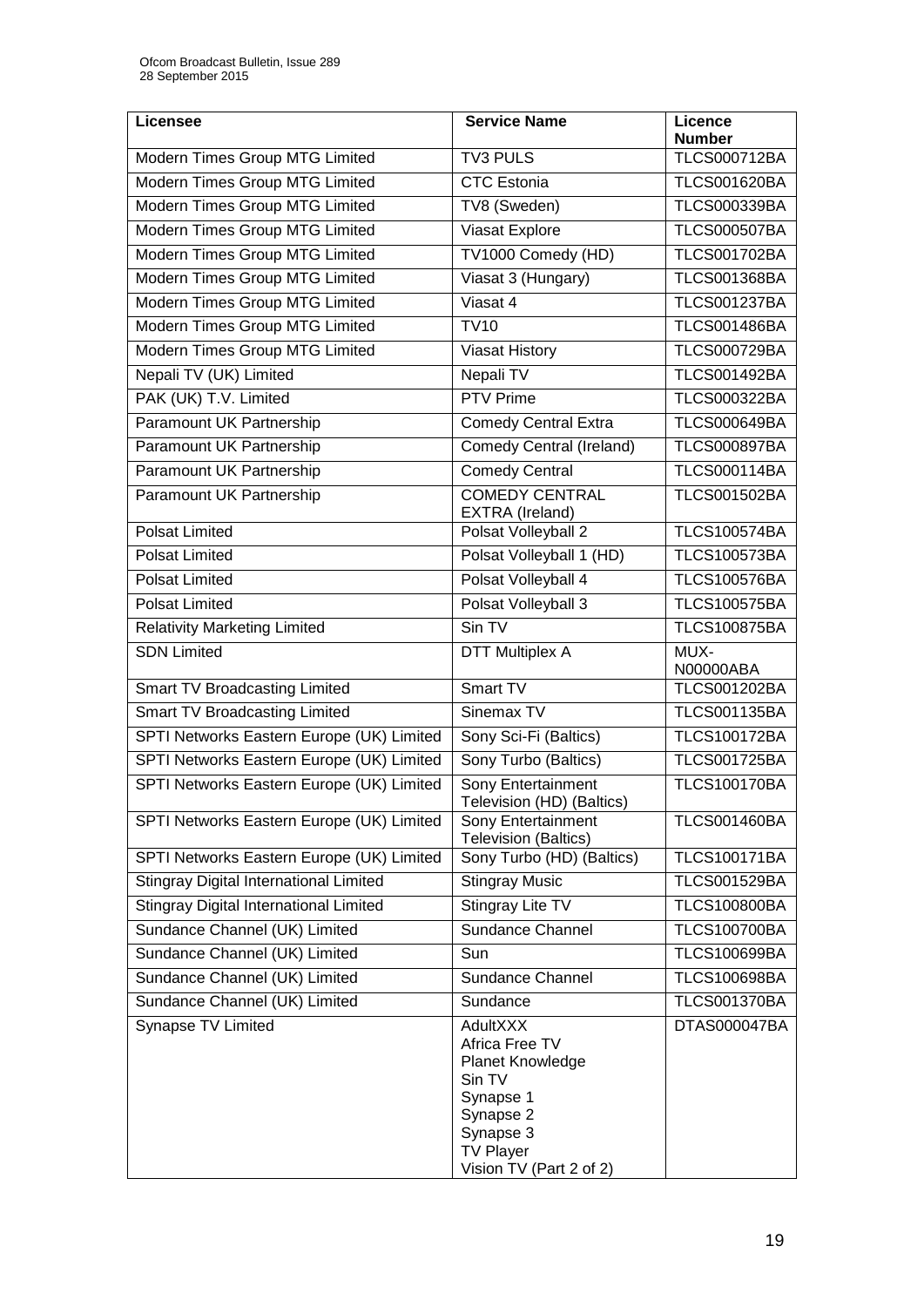| Licensee                                              | <b>Service Name</b>                                   | <b>Licence</b><br><b>Number</b> |
|-------------------------------------------------------|-------------------------------------------------------|---------------------------------|
|                                                       | Vision TV (part 1 of 2)<br>Vu TV                      |                                 |
| <b>TalkTalk Group Limited</b>                         | TalkTalk Player EPG                                   | <b>TLCS001743BA</b>             |
| <b>Thane Direct UK Limited</b>                        | <b>Thane Direct</b>                                   | <b>TLCS000518BA</b>             |
| <b>That's Oxford Limited</b>                          | That's Oxford                                         | L-<br>DTPS000008BA              |
| <b>That's Solent Limited</b>                          | <b>That's Solent</b>                                  | Ŀ<br>DTPS000007BA               |
| <b>That's Solent Limited</b>                          | <b>That's Solent</b>                                  | <b>TLCS100799BA</b>             |
| The Africa Channel Limited                            | Africa Channel (The)                                  | <b>TLCS001181BA</b>             |
| The All England Lawn Tennis<br>(Championship) Limited | Live@Wimbledon                                        | <b>TLCS001756BA</b>             |
| The Community Channel                                 | Community Channel,<br><b>Community Channel HD</b>     | DTPS000036BA                    |
| The Community Channel                                 | Community Channel (HD)                                | <b>TLCS000350BA</b>             |
| Tristar Media (UK) Limited                            | Tristar                                               | <b>TLCS000263BA</b>             |
| Turner Broadcasting System Europe Limited             | truTV, truTV +1                                       | DTPS100394BA                    |
| Turner Broadcasting System Europe Limited             | Boomerang (Nordic)                                    | <b>TLCS001294BA</b>             |
| <b>Turner Broadcasting System Europe Limited</b>      | Cartoon Network (Poland)                              | <b>TLCS001406BA</b>             |
| Turner Broadcasting System Europe Limited             | Boomerang (Pan European)                              | <b>TLCS000862BA</b>             |
| Turner Broadcasting System Europe Limited             | Boing (France)                                        | <b>TLCS001463BA</b>             |
| Turner Broadcasting System Europe Limited             | Adult Swim (french<br>language)                       | <b>TLCS001561BA</b>             |
| Turner Broadcasting System Europe Limited             | $\overline{TCM}$ (HD)                                 | <b>TLCS000668BA</b>             |
| Turner Broadcasting System Europe Limited             | TCM (French Language)                                 | <b>TLCS000303BA</b>             |
| Turner Broadcasting System Europe Limited             | TNT (Spain)                                           | <b>TLCS001216BA</b>             |
| Turner Broadcasting System Europe Limited             | Cartoon Network (Dutch)                               | <b>TLCS000742BA</b>             |
| <b>Turner Broadcasting System Europe Limited</b>      | Boomerang UK                                          | <b>TLCS000349BA</b>             |
| Turner Broadcasting System Europe Limited             | <b>Cartoon Network</b>                                | <b>TLCS000667BA</b>             |
| <b>Turner Broadcasting System Europe Limited</b>      | <b>Boomerang (Central</b><br>Eastern Europe)          | <b>TLCS001604BA</b>             |
| Turner Broadcasting System Europe Limited             | Cartoon Network Pan Feed                              | <b>TLCS000444BA</b>             |
| Turner Broadcasting System Europe Limited             | Cartoonito                                            | <b>TLCS001004BA</b>             |
| Turner Broadcasting System Europe Limited             | Cartoon Network (Central<br>Eastern Europe)           | <b>TLCS001540BA</b>             |
| Turner Broadcasting System Europe Limited             | Boomerang (French)                                    | <b>TLCS000597BA</b>             |
| Turner Broadcasting System Europe Limited             | TCM (Spain)                                           | <b>TLCS000302BA</b>             |
| Turner Broadcasting System Europe Limited             | <b>Adult Swim</b>                                     | <b>TLCS001532BA</b>             |
| Turner Broadcasting System Europe Limited             | Cartoon Network (Nordic)                              | <b>TLCS000319BA</b>             |
| Turner Broadcasting System Europe Limited             | truTV                                                 | <b>TLCS100466BA</b>             |
| Turner Broadcasting System Europe Limited             | Cartoon Network (French<br>$Lang.$ )                  | <b>TLCS000299BA</b>             |
| Turner Broadcasting System Europe Limited             | Cartoon Network (Games<br>Service)                    | <b>TLCS000409BA</b>             |
| Turner Broadcasting System Europe Limited             | Cartoon Network (Russia &<br>Southern Eastern Europe) | <b>TLCS001407BA</b>             |
| Turner Broadcasting System Europe Limited             | <b>Cartoon Network</b><br>(Portuguese feed)           | <b>TLCS100204BA</b>             |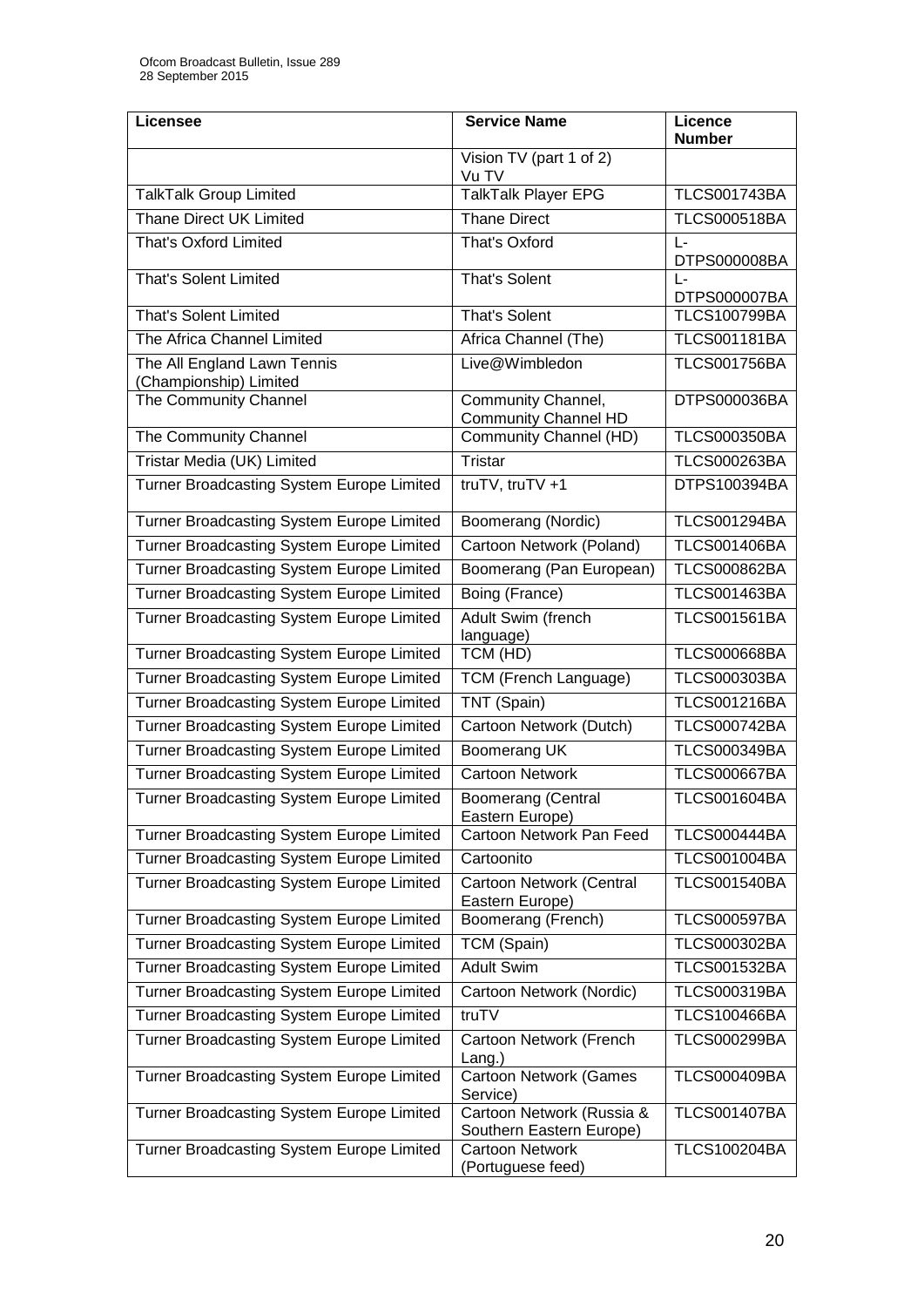| Licensee                                  | <b>Service Name</b>           | Licence             |
|-------------------------------------------|-------------------------------|---------------------|
|                                           |                               | <b>Number</b>       |
| Turner Broadcasting System Europe Limited | TCM (Pan European)            | <b>TLCS000915BA</b> |
| <b>TV Enterprises Limited</b>             | <b>NTAI</b>                   | <b>TLCS000743BA</b> |
| Up and Coming TV Limited                  | Samaa                         | <b>TLCS001217BA</b> |
| Vedic Broadcasting Network (UK) Limited   | Aastha                        | <b>TLCS000938BA</b> |
| Virgin Media Limited                      | <b>Virgin Movies Previews</b> | <b>TLCS001169BA</b> |
| Virgin Media Limited                      | Virgin Music On Demand        | <b>TLCS001687BA</b> |
|                                           | <b>Preview Channel</b>        |                     |
| Virgin Media Limited                      | Virgin Media EPG              | <b>TLCS000919BA</b> |
| Virgin Media Limited                      | Virgin Previews               | <b>TLCS000856BA</b> |
| Virgin Media Limited                      | <b>Adult Preview Channel</b>  | <b>TLCS000854BA</b> |
| <b>VuTV Limited</b>                       | <b>VuTV EPG</b>               | <b>TLCS100107BA</b> |
| Wild TV                                   | Wild TV                       | <b>TLCS001427BA</b> |

### **Breaches of Licence Conditions 4(1) and (2) in Part 2 of the Schedule of the relevant licences**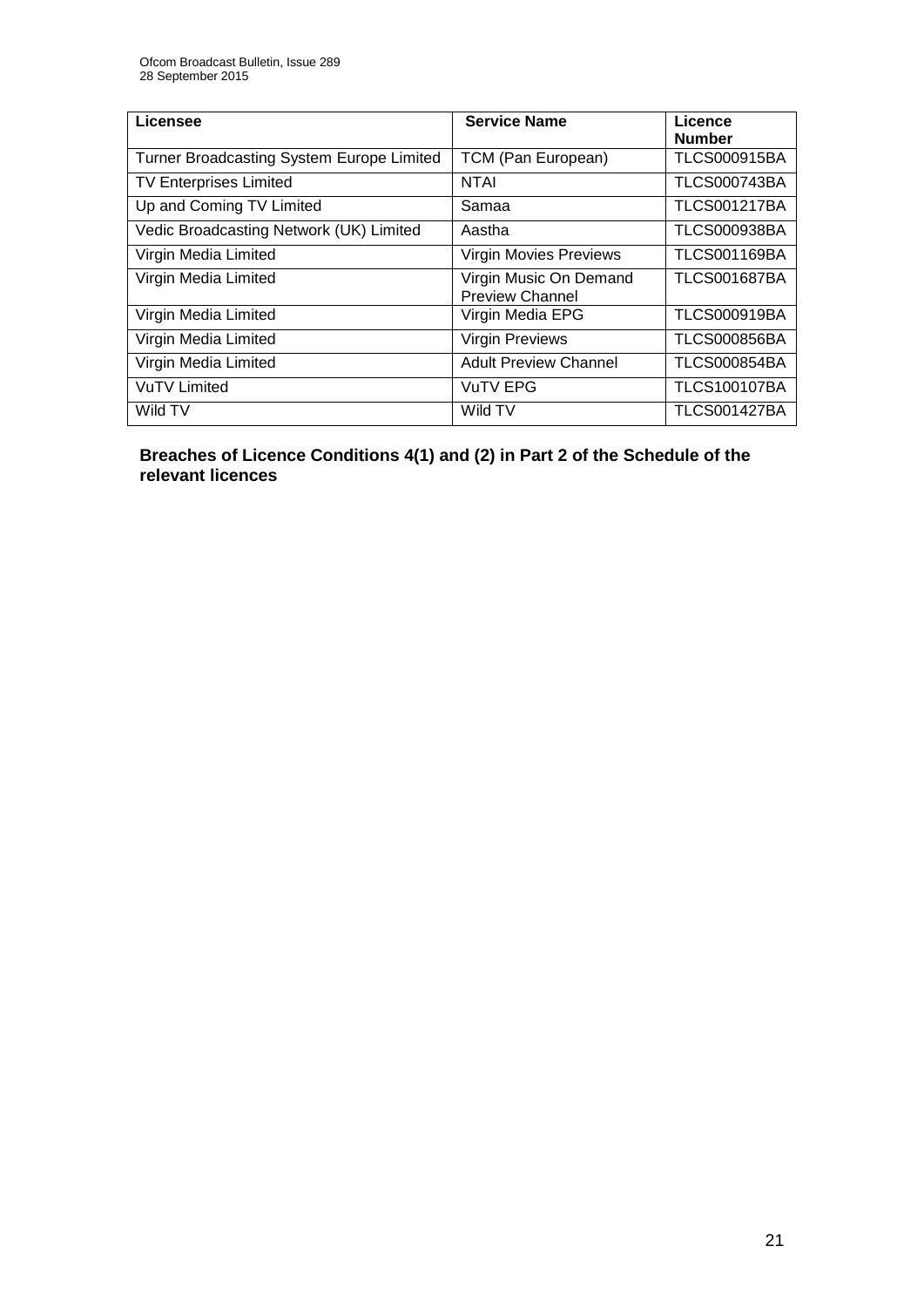# **In Breach**

## **Providing a service in accordance with 'Key Commitments'**

*Bradley Stoke Radio, 18, 19 and 20 June 2015*

### **Introduction**

1

Bradley Stoke Radio is a community radio station licensed to provide "a local service...with locally relevant programming" for Bradley Stoke in South Gloucestershire. The licence is held by Bradley Stoke Radio Limited ("Bradley Stoke Radio" or "the Licensee").

Like other community radio stations, Bradley Stoke Radio is required to deliver the 'Key Commitments' which form part of its licence.<sup>1</sup> These set out how the station will serve its target community and include a description of the programme service; social gain (community benefit) objectives such as training provision; arrangements for access for members of the target community; opportunities to participate in the operation and management of the service; and accountability to the community.

Ofcom received a complaint alleging that Bradley Stoke Radio was failing to comply with various aspects of its Key Commitments, including those around its on-air programming and social gain.

To assess the station's programming, we requested recordings of three days of Bradley Stoke Radio's output, covering Thursday 18, Friday 19, and Saturday 20 June 2015. After monitoring this output, we were satisfied that the station was meeting most of its Key Commitments relating to on-air programming. However, we identified a potential issue with Bradley Stoke Radio's compliance with the following Key Commitment:

 "Output typically comprises 70% music and 30% speech during daytime hours ('speech' excludes advertising, programme/promotional trails and sponsor credits). The proportion of music output will be higher in the evenings and overnight."

In particular, we noted that a significant proportion of the station's scheduled programming contained very little speech content. For example, other than national Sky News bulletins, there appeared to be no speech broadcast on the station between 06:00 and 13:00 on Friday 19 June 2015, and between 06:00 and 12:00 on Saturday 20 June 2015. Although a more significant amount of speech was broadcast at other times during the monitored days, on average the levels of speech were very clearly below the 30% required by the Key Commitment.

We further requested the Licensee to provide information on how it was complying with its Key Commitments around social gain, participation in the service, access to facilities and training. Based on the information provided, we were satisfied that the station was meeting these Key Commitments.

 $1$  The Key Commitments are contained in an annex to Bradley Stoke Radio's licence. They can be viewed in full at:

[http://www.ofcom.org.uk/static/radiolicensing/Community/commitments/cr000232.pdf.](http://www.ofcom.org.uk/static/radiolicensing/Community/commitments/cr000232.pdf)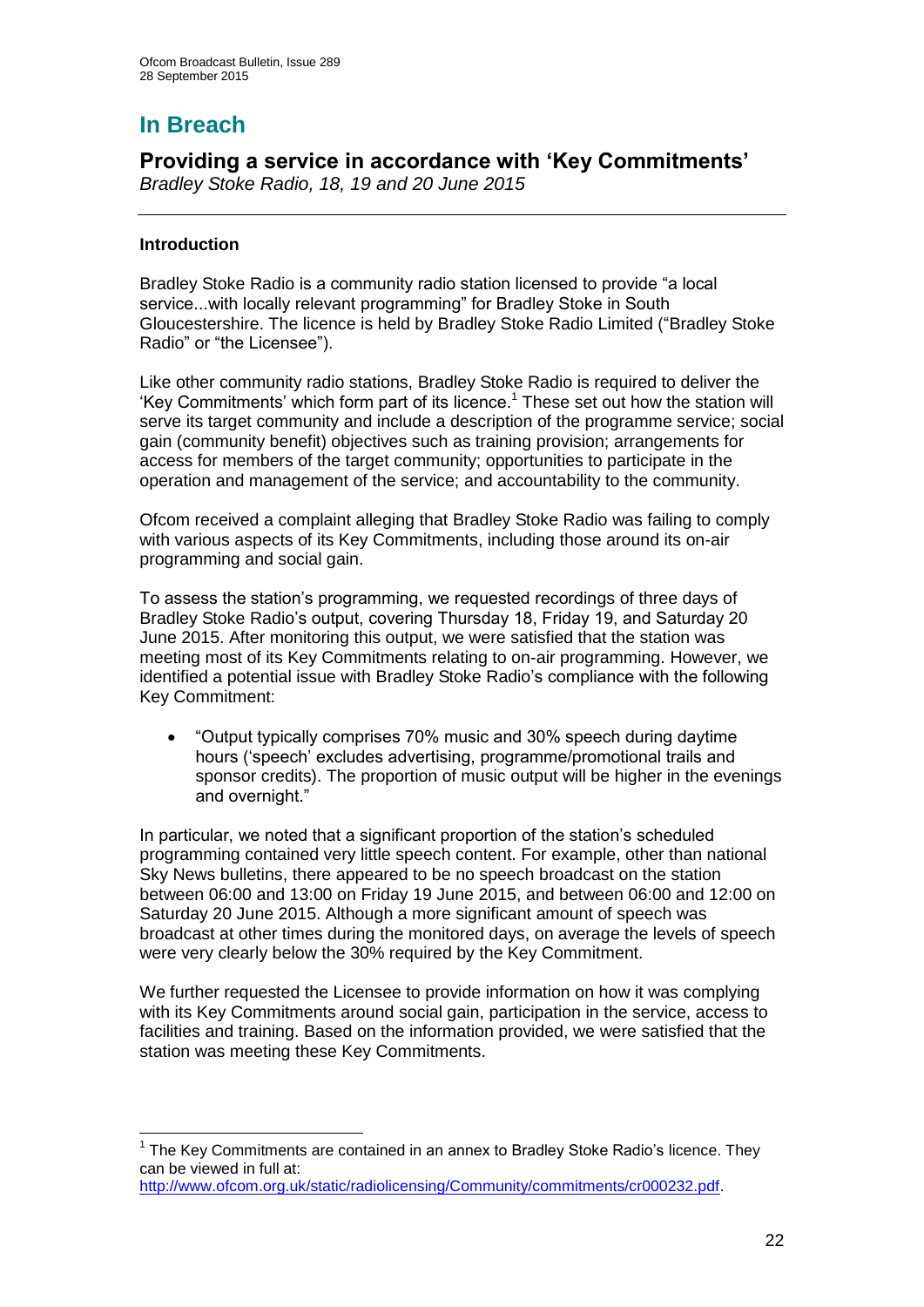However, Ofcom considered that the lack of speech content being delivered by the station warranted investigation under Conditions 2(1) and 2(4) in Part 2 of the Schedule to Bradley Stoke Radio's licence. These state, respectively:

"The Licensee shall provide the Licensed Service specified in the Annex for the licence period." (Section 106(2) of the Broadcasting Act 1990); and

"The Licensee shall ensure that the Licensed Service accords with the proposals set out in the Annex so as to maintain the character of the Licensed Service throughout the licence period." (Section 106(1) of the Broadcasting Act 1990).

We therefore requested the Licensee's comments on how it was complying with its Key Commitment that output will typically comprise 30% speech during daytime hours.

### **Response**

The Licensee said that most of its daytime programming adhered to the 30% speech requirement, with the exception of Fridays and Saturdays. It said that this shortfall in speech on Fridays and Saturdays was the result of previous regular presenters having dropped or rescheduled their programmes for personal reasons.

The Licensee explained that it was in the process of commissioning new programmes for the vacant slots on these days and aimed to begin airing five new programmes with significant speech content within the next six weeks.

Bradley Stoke Radio added that its presenters would soon attend mandatory training courses, which would cover how to incorporate further speech content into their programmes.

### **Decision**

Ofcom has a number of duties in relation to radio broadcasting, including securing a diverse range of local radio services which are calculated to appeal to a variety of tastes and interests, along with the optimal use of the radio spectrum. These matters are reflected in the licence condition requiring the provision of the specified licensed service. Provision by a licensee of its licensed service on the frequency assigned to it is the fundamental purpose for which a community radio licence is granted.

Ofcom has traditionally regulated speech output on all stations on the basis of an average daily percentage, rather than requiring licensees to meet the percentage speech requirement in every single clock hour. This is because we recognise that licensees may legitimately wish to over-deliver on speech content during some hours, but place a greater emphasis on music during other hours.

However, in this case, even when calculated on this averaged-out basis, Bradley Stoke Radio was not delivering the required 30% level of speech content on all three of the monitored days. With regard to the station's programming on Thursday 18 June, we acknowledged that the shortfall in speech was, in part, due to a scheduled programme not being broadcast because the presenter was absent on that particular day. On Friday 19 and Saturday 20 June, however, the Licensee's scheduled daytime programming featured a number of hours of continuous music. This resulted in average levels of speech that were significantly below the percentage required by the Key Commitment.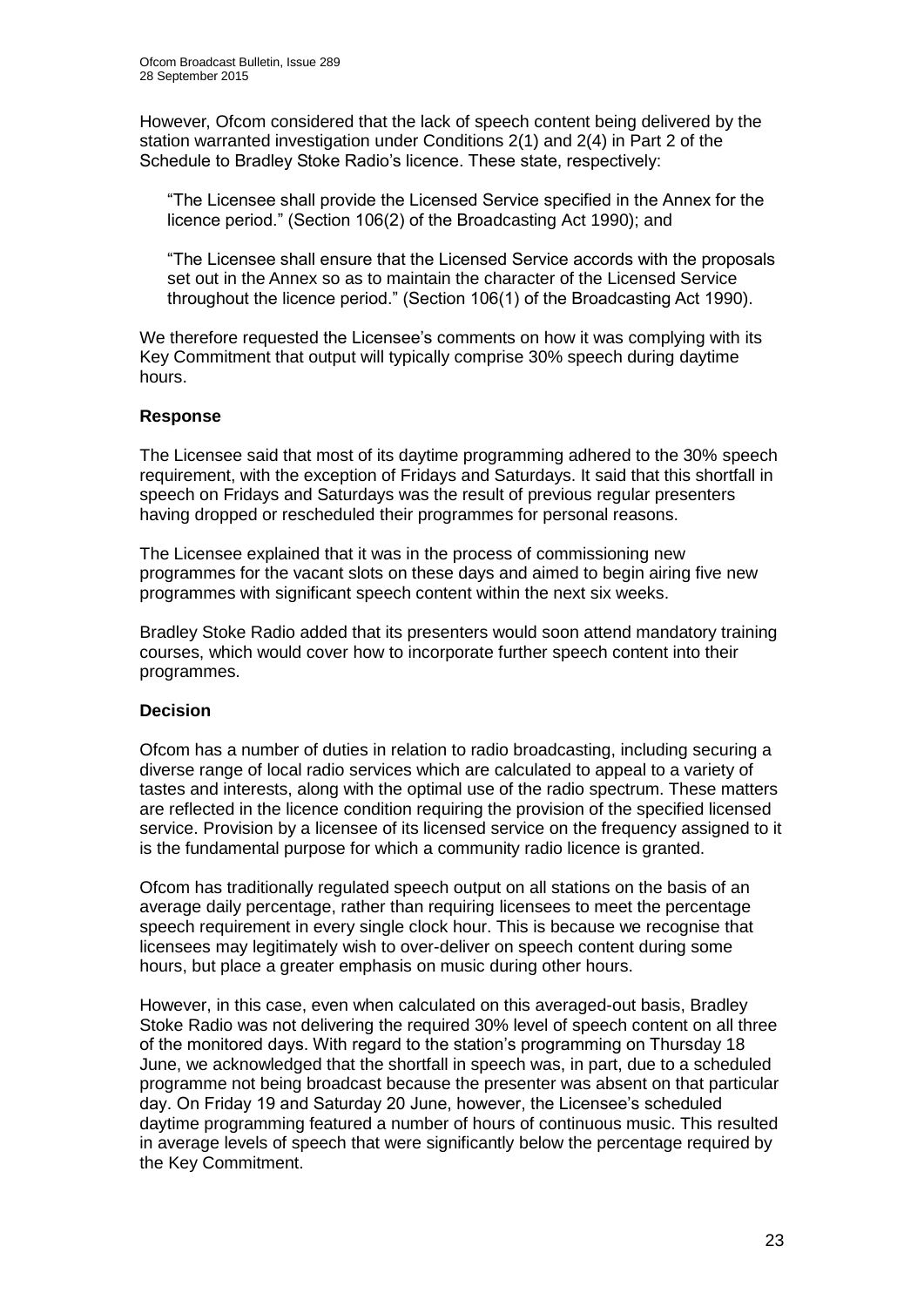We welcomed the steps the Licensee told us it is taking to increase its speech output, including by commissioning new programmes. Nonetheless, it was clear that, during our monitoring period, Bradley Stoke Radio failed to deliver the amount of speech output required by its Key Commitments. We therefore concluded that the Licensee had breached Licence Conditions 2(1) and 2(4) in this respect.

**Breaches of Licence Conditions 2(1) and 2(4) in Part 2 of the Schedule to the community radio licence held by Bradley Stoke Radio Limited (licence number CR000232).**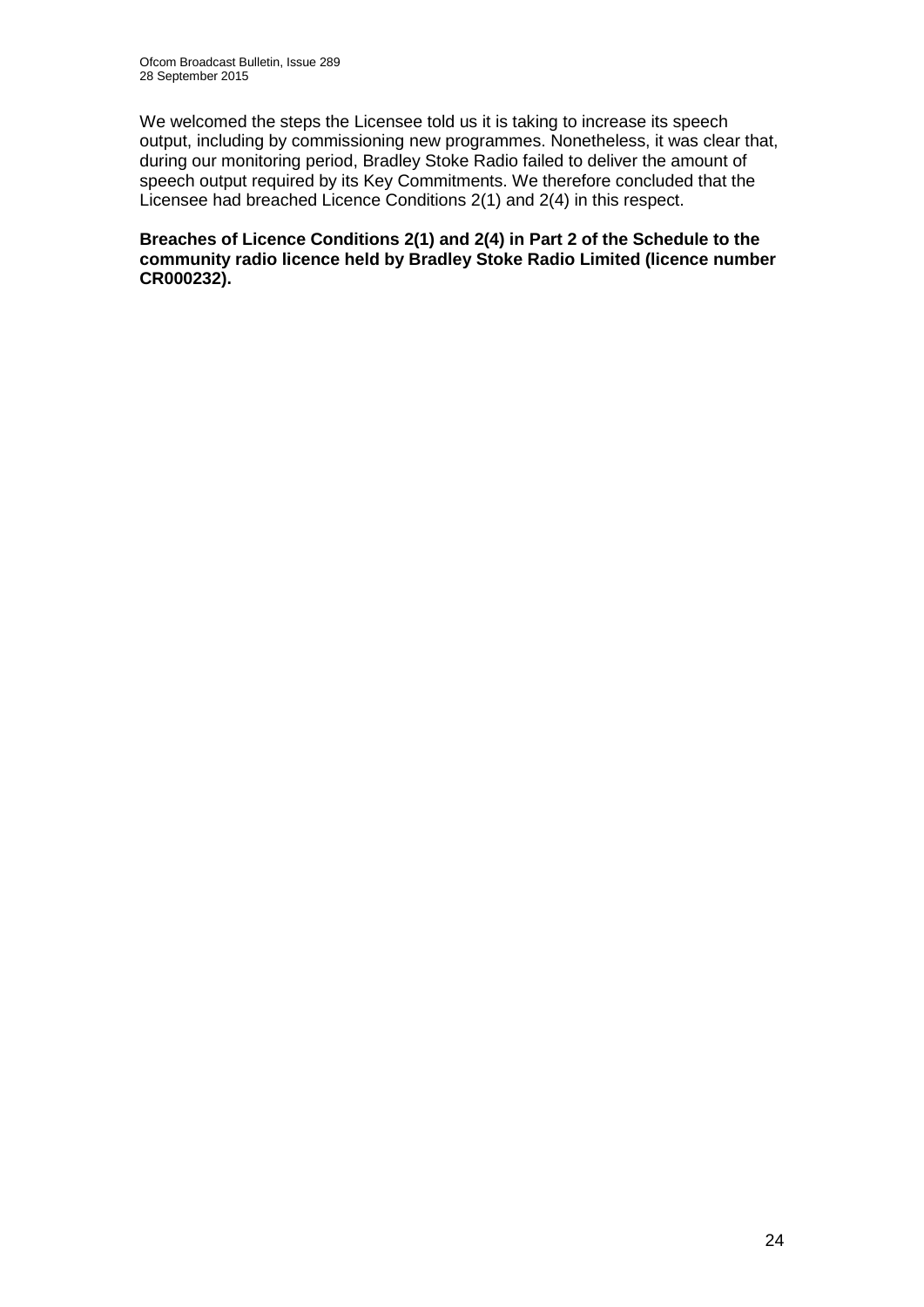# **Investigations Not in Breach**

Here are alphabetical lists of investigations that Ofcom has completed between 12 and 18 September 2015 and decided that the broadcaster did not breach Ofcom's codes, licence conditions or other regulatory requirements.

### **Investigations conducted under the Procedures for investigating breaches of content standards for television and radio**

| Programme                                                            | <b>Broadcaster</b>   | Transmission<br>date | <b>Categories</b>     |
|----------------------------------------------------------------------|----------------------|----------------------|-----------------------|
| Mumbai Metro                                                         | Aaj Tak              | 06/01/2015           | Due impartiality/bias |
| Steve Allen                                                          | LBC 97.3 FM          | 04/08/2015           | Crime                 |
| The Territory of<br>Misrepresentation<br>- Teritoria<br>Zabluzhdenii | <b>REN TV Baltic</b> | 19/11/2014           | Due impartiality/bias |

For more information about how Ofcom conducts investigations about content standards, go to: [http://stakeholders.ofcom.org.uk/broadcasting/guidance/complaints](http://stakeholders.ofcom.org.uk/broadcasting/guidance/complaints-sanctions/standards/)[sanctions/standards/.](http://stakeholders.ofcom.org.uk/broadcasting/guidance/complaints-sanctions/standards/)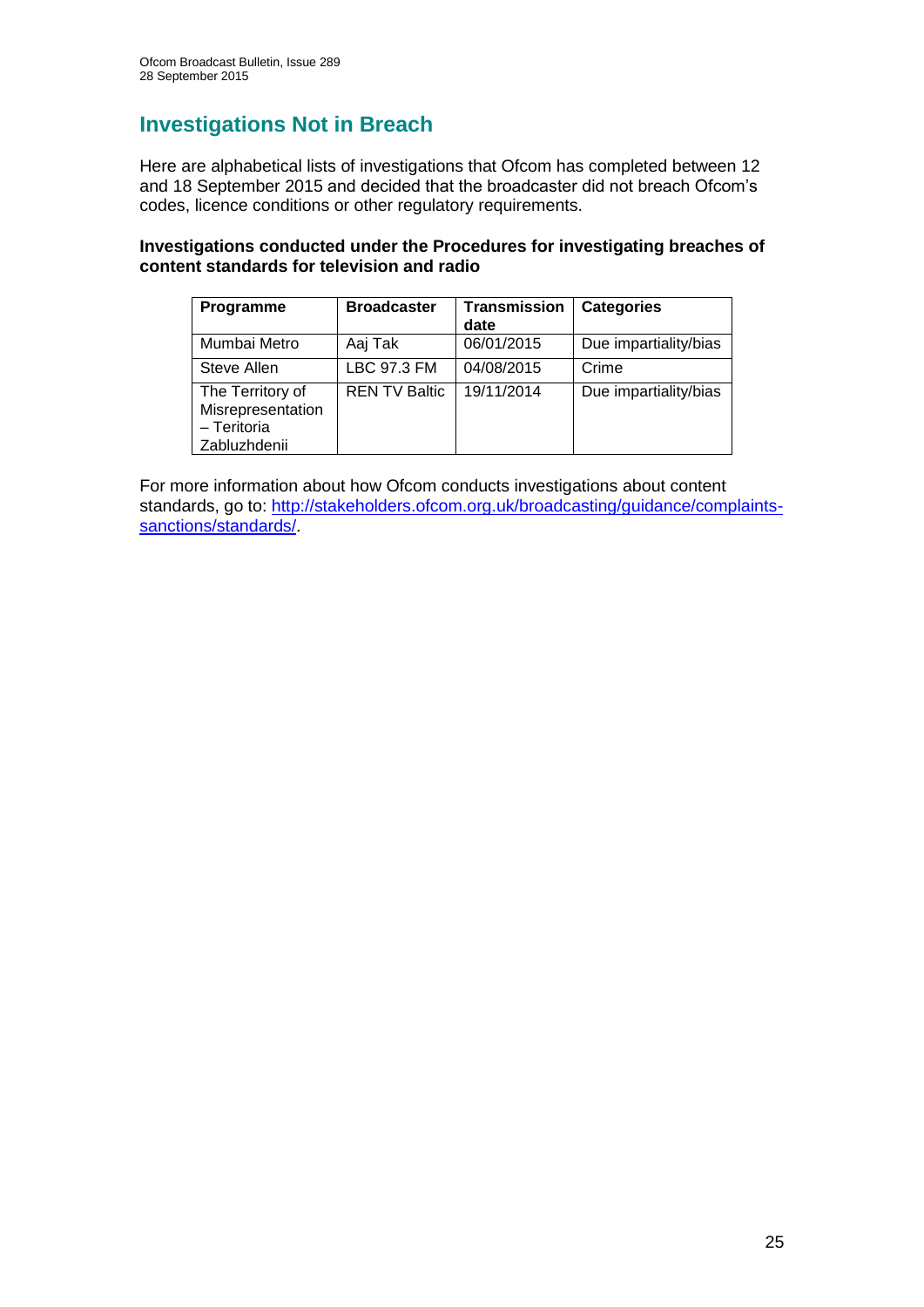# **Complaints Assessed, Not Investigated**

Here are alphabetical lists of complaints that, after careful assessment, Ofcom has decided not to pursue between 12 and 18 September 2015 because they did not raise issues warranting investigation.

### **Complaints assessed under the Procedures for investigating breaches of content standards for television and radio**

For more information about how Ofcom assesses conducts investigations about content standards, go to: [http://stakeholders.ofcom.org.uk/broadcasting/guidance/complaints](http://stakeholders.ofcom.org.uk/broadcasting/guidance/complaints-sanctions/standards/)[sanctions/standards/.](http://stakeholders.ofcom.org.uk/broadcasting/guidance/complaints-sanctions/standards/)

| Programme                           | <b>Broadcaster</b>                        | <b>Transmission Date</b> | <b>Categories</b>                           | <b>Number of</b><br>complaints |
|-------------------------------------|-------------------------------------------|--------------------------|---------------------------------------------|--------------------------------|
| London Live: Mudhe                  | <b>Akaal Channel</b>                      | 13/08/2015               | Crime                                       | 1                              |
| Craig Strong                        | <b>Amber Sound</b>                        | 28/08/2015               | Offensive language                          | 1                              |
| Fear of the Walking<br>Dead         | <b>AMC</b>                                | 07/09/2015               | Outside of remit /<br>other                 | 1                              |
| <b>Bargain Hunt</b>                 | BBC <sub>1</sub>                          | 05/09/2015               | Generally accepted<br>standards             | $\overline{1}$                 |
| <b>BBC News at Ten</b>              | BBC <sub>1</sub>                          | 07/09/2015               | Generally accepted<br>standards             | 1                              |
| <b>Breakfast</b>                    | BBC <sub>1</sub>                          | 14/09/2015               | Generally accepted<br>standards             | 1                              |
| Break-in Britain -<br>The Crackdown | BBC <sub>1</sub>                          | 07/09/2015               | Crime                                       | 1                              |
| Inside Out                          | BBC <sub>1</sub>                          | 14/09/2015               | Scheduling                                  | $\overline{2}$                 |
| The Andrew Marr<br>Show             | BBC <sub>1</sub>                          | 13/09/2015               | Drugs, smoking,<br>solvents or alcohol      | 1                              |
| Would I Lie to You?                 | BBC <sub>1</sub>                          | 11/09/2015               | Generally accepted<br>standards             | 1                              |
| Newsnight                           | BBC <sub>2</sub>                          | 11/09/2015               | Generally accepted<br>standards             | $\overline{1}$                 |
| Newsnight                           | BBC <sub>2</sub>                          | 11/09/2015               | Generally accepted<br>standards             | 1                              |
| <b>University Challenge</b>         | BBC <sub>2</sub>                          | 07/09/2015               | Generally accepted<br>standards             | $\overline{1}$                 |
| Fried (trailer)                     | BBC <sub>3</sub>                          | 01/09/2015               | Religious/Beliefs<br>discrimination/offence | 1                              |
| Ken Bruce                           | <b>BBC Radio 2</b>                        | Various                  | Religious/Beliefs<br>discrimination/offence | 1                              |
| <b>Jeffrey Bernard Is</b><br>Unwell | <b>BBC Radio 4</b>                        | 15/08/2015               | Offensive language                          | $\overline{8}$                 |
| Woman's Hour                        | <b>BBC Radio 4</b>                        | 10/09/2015               | Race<br>discrimination/offence              | $\overline{1}$                 |
| <b>Woman's Hour</b>                 | <b>BBC Radio 4</b>                        | 14/09/2015               | <b>Disability</b><br>discrimination/offence | $\overline{1}$                 |
| <b>Stephen Nolan</b>                | <b>BBC Radio 5</b><br>Live                | 06/09/2015               | Generally accepted<br>standards             | $\mathbf 1$                    |
| lain Lee                            | <b>BBC Three</b><br><b>Counties Radio</b> | 04/09/2015               | Generally accepted<br>standards             | 1                              |
| lain Lee                            | <b>BBC Three</b><br><b>Counties Radio</b> | 08/09/2015               | Generally accepted<br>standards             | 1                              |
| <b>Channel 4 News</b>               | Channel 4                                 | 09/09/2015               | Due impartiality/bias                       | $\mathbf{1}$                   |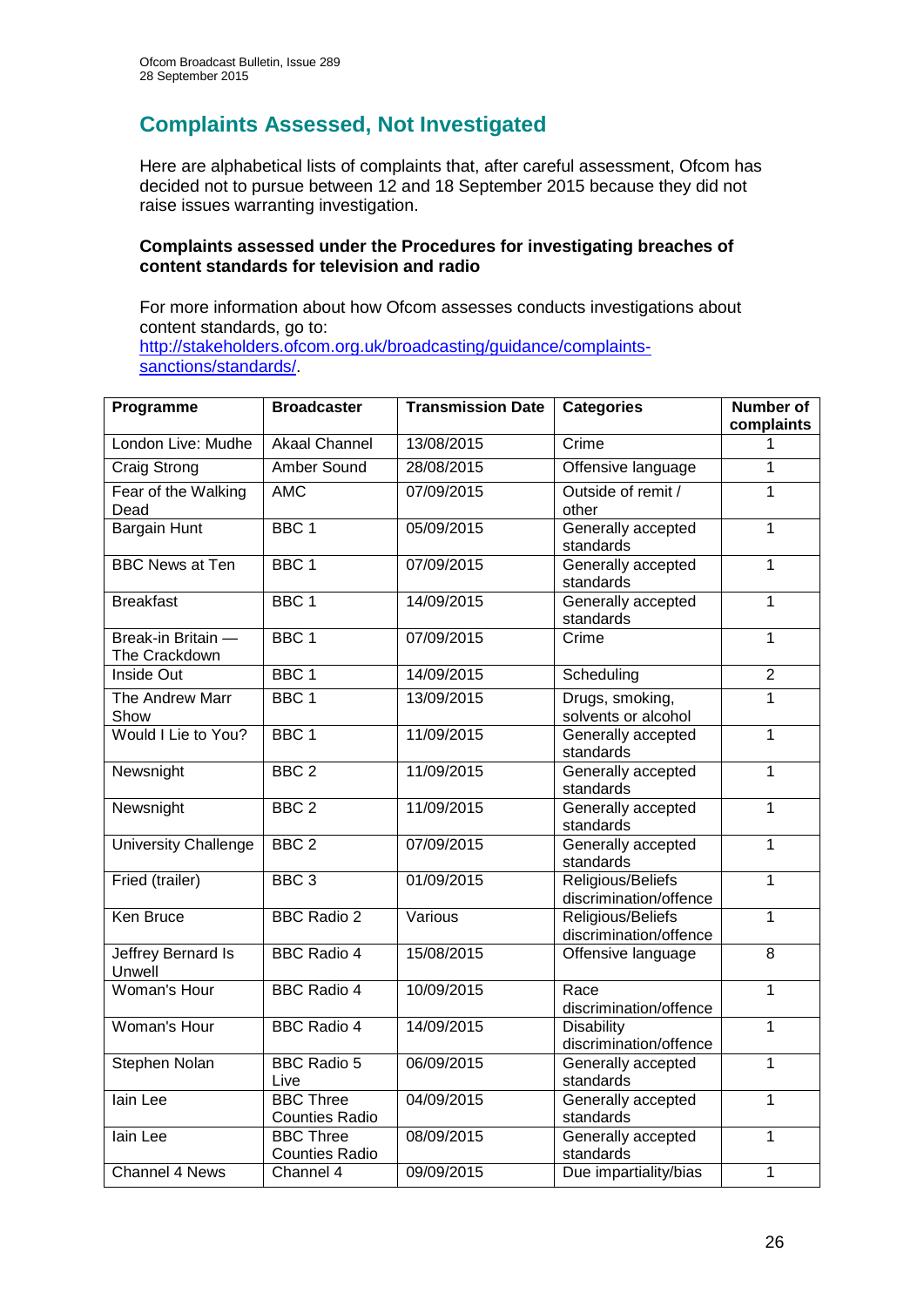| Programme                               | <b>Broadcaster</b> | <b>Transmission Date</b> | <b>Categories</b>                            | <b>Number of</b><br>complaints |
|-----------------------------------------|--------------------|--------------------------|----------------------------------------------|--------------------------------|
| Channel 4 News                          | Channel 4          | 11/09/2015               | Due impartiality/bias                        |                                |
| Channel 4 News                          | Channel 4          | 12/09/2015               | Due impartiality/bias                        | 1                              |
| <b>Channel 4 News</b>                   | Channel 4          | 14/09/2015               | Due impartiality/bias                        | $\mathbf{1}$                   |
| Channel 4 News                          | Channel 4          | 15/09/2015               | Due impartiality/bias                        | $\mathbf{1}$                   |
| Channel 4 News                          | Channel 4          | 16/09/2015               | Violence and<br>dangerous behaviour          | 1                              |
| Gogglebox                               | Channel 4          | 11/09/2015               | Race<br>discrimination/offence               | 1                              |
| Hunted                                  | Channel 4          | 10/09/2015               | Fairness & Privacy                           | $\mathbf{1}$                   |
| <b>Million Pound</b><br>Movers          | Channel 4          | 09/09/2015               | Animal welfare                               | 3                              |
| Celebrity Big Brother                   | Channel 5          | 03/09/2015               | Generally accepted<br>standards              | $\mathbf{1}$                   |
| <b>Celebrity Big Brother</b>            | Channel 5          | 04/09/2015               | Gender<br>discrimination/offence             | 1                              |
| <b>Celebrity Big Brother</b>            | Channel 5          | 04/09/2015               | Generally accepted<br>standards              | 18                             |
| Celebrity Big Brother                   | Channel 5          | 05/09/2015               | Generally accepted<br>standards              | 1                              |
| Celebrity Big Brother                   | Channel $5$        | 05/09/2015               | Race<br>discrimination/offence               | 1                              |
| <b>Celebrity Big Brother</b>            | Channel 5          | 05/09/2015               | Sexual orientation<br>discrimination/offence | 1                              |
| <b>Celebrity Big Brother</b>            | Channel 5          | 07/09/2015               | Generally accepted<br>standards              | 294                            |
| Celebrity Big Brother                   | Channel 5          | 07/09/2015               | Offensive language                           | $\overline{2}$                 |
| Celebrity Big Brother                   | Channel 5          | 13/09/2015               | Generally accepted<br>standards              | 1                              |
| Milkshake (trailer)                     | Channel 5          | 31/08/2015               | Scheduling                                   | $\mathbf{1}$                   |
| <b>Skinny Brides to Fat</b><br>Wives    | Channel 5          | 03/09/2015               | Gender<br>discrimination/offence             | 1                              |
| The Nightmare<br>Neighbour Next<br>Door | Channel 5          | 02/09/2015               | Offensive language                           | 3                              |
| The Nightmare<br>Neighbour Next<br>Door | Channel 5          | 09/09/2015               | Offensive language                           | $\overline{2}$                 |
| The Nightmare<br>Neighbour Next<br>Door | Channel 5          | 09/09/2015               | Offensive language                           | 1                              |
| Gogglebox                               | E <sub>4</sub>     | 06/09/2015               | Generally accepted<br>standards              | $\mathbf{1}$                   |
| Gogglebox                               | E <sub>4</sub>     | 13/09/2015               | Generally accepted<br>standards              | 1                              |
| Made in Chelsea:<br>LA (trailer)        | E4                 | 03/09/2015               | Offensive language                           | 1                              |
| Rude Tube: OMFG                         | E <sub>4</sub>     | 10/09/2015               | Religious/Beliefs<br>discrimination/offence  | 1                              |
| Young, Free and<br>Single (trailer)     | E <sub>4</sub>     | 16/09/2015               | Scheduling                                   | 1                              |
| <b>Alien Files</b>                      | H <sub>2</sub>     | 20/08/2015               | Advertising<br>scheduling                    | 1                              |
| <b>Toby Anstis</b>                      | Heart (Network)    | 07/09/2015               | Competitions                                 | $\mathbf{1}$                   |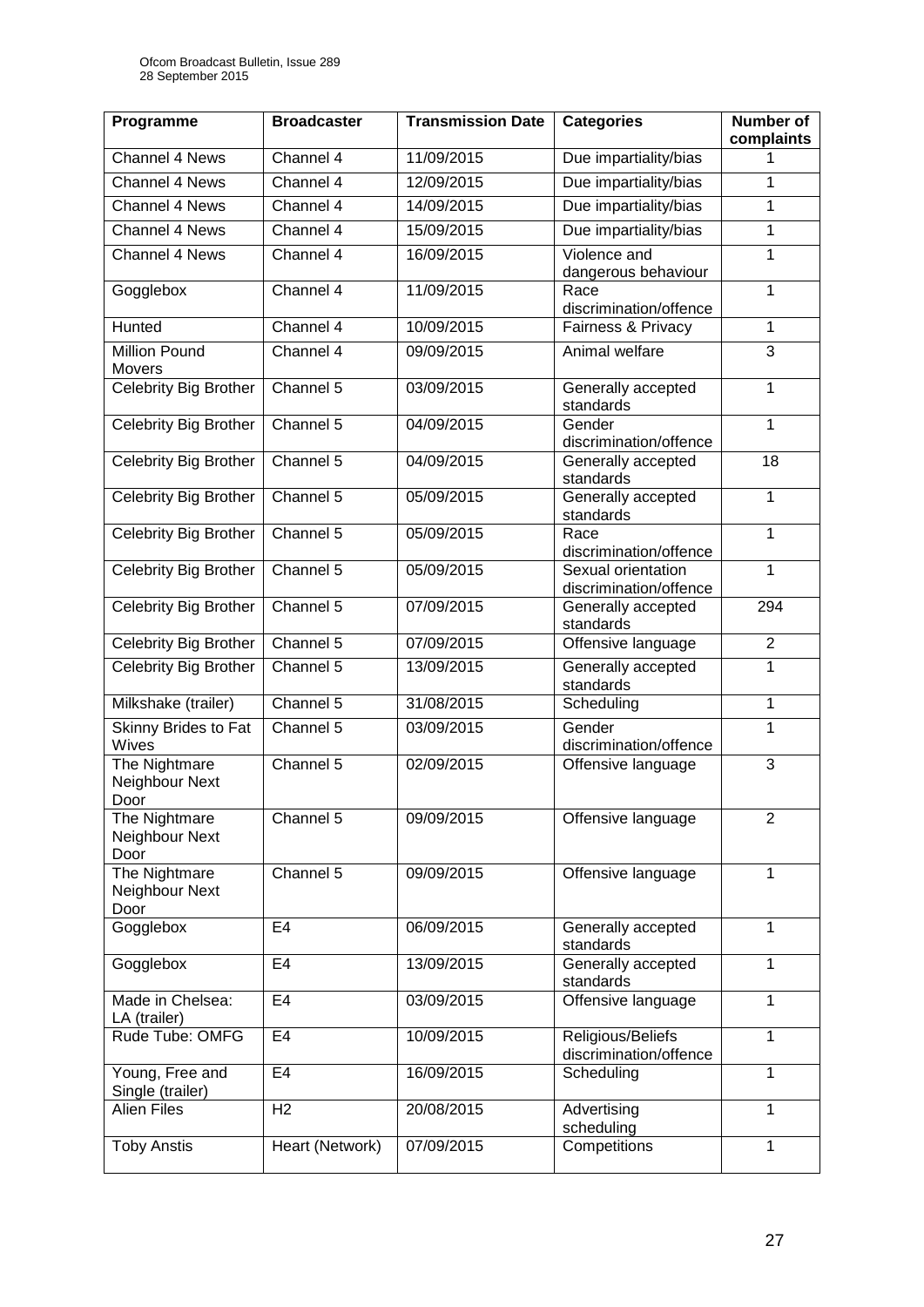| Programme                                           | <b>Broadcaster</b>     | <b>Transmission Date</b> | <b>Categories</b>                                         | Number of<br>complaints |
|-----------------------------------------------------|------------------------|--------------------------|-----------------------------------------------------------|-------------------------|
| Programming                                         | <b>ITV</b>             | 05/09/2015               | Flashing images/risk<br>to viewers who have<br><b>PSE</b> |                         |
| <b>Coronation Street</b>                            | $\overline{ITV}$       | 02/09/2015               | Generally accepted<br>standards                           | 1                       |
| <b>Coronation Street</b>                            | <b>ITV</b>             | 14/09/2015               | Race<br>discrimination/offence                            | $\overline{2}$          |
| <b>Coronation Street</b>                            | $\overline{\text{IV}}$ | 14/09/2015               | Scheduling                                                | 1                       |
| Emmerdale                                           | <b>ITV</b>             | 08/09/2015               | Violence and<br>dangerous behaviour                       | $\overline{2}$          |
| Emmerdale                                           | <b>ITV</b>             | 11/09/2015               | Animal welfare                                            | $\overline{2}$          |
| Emmerdale                                           | <b>ITV</b>             | 14/09/2015               | Animal welfare                                            | 1                       |
| Emmerdale                                           | $\overline{\text{IV}}$ | 15/09/2015               | Violence and<br>dangerous behaviour                       | $\overline{2}$          |
| Emmerdale                                           | $\overline{ITV}$       | 16/09/2015               | Violence and<br>dangerous behaviour                       | 1                       |
| Emmerdale                                           | <b>ITV</b>             | 17/09/2015               | Violence and<br>dangerous behaviour                       | 1                       |
| Programming                                         | $\overline{IV}$        | Various                  | Scheduling                                                | 1                       |
| Euro 2016 Qualifier                                 | <b>ITV</b>             | 08/09/2015               | Promotion of<br>products/services                         | $\overline{2}$          |
| Good Morning<br><b>Britain</b>                      | $\overline{\text{IV}}$ | 14/09/2015               | Due accuracy                                              | 1                       |
| <b>Good Morning</b><br><b>Britain</b>               | $\overline{ITV}$       | 15/09/2015               | Generally accepted<br>standards                           | 1                       |
| <b>Good Morning</b><br><b>Britain</b>               | <b>ITV</b>             | 15/09/2015               | Offensive language                                        | $\overline{2}$          |
| <b>ITV News and</b><br>Weather                      | $\overline{ITV}$       | 03/09/2015               | Generally accepted<br>standards                           | 1                       |
| Keep it in the Family                               | $\overline{ITV}$       | 05/09/2015               | Gender<br>discrimination/offence                          | 4                       |
| Lorraine                                            | $\overline{IV}$        | 14/09/2015               | Competitions                                              | 1                       |
| Lorraine                                            | <b>ITV</b>             | 15/09/2015               | Sexual material                                           | 1                       |
| Nationwide's<br>sponsorship of ITV<br>documentaries | $\overline{\text{IV}}$ | 01/09/2015               | Generally accepted<br>standards                           | 1                       |
| Nationwide's<br>sponsorship of ITV<br>documentaries | $\overline{IV}$        | 02/09/2015               | Generally accepted<br>standards                           | 1                       |
| Nationwide's<br>sponsorship of ITV<br>documentaries | <b>ITV</b>             | 03/09/2015               | Generally accepted<br>standards                           | 1                       |
| Nationwide's<br>sponsorship of ITV<br>documentaries | <b>ITV</b>             | Various                  | Generally accepted<br>standards                           | 1                       |
| Nationwide's<br>sponsorship of ITV<br>documentaries | <b>ITV</b>             | Various                  | Generally accepted<br>standards                           | 1                       |
| Nationwide's<br>sponsorship of ITV<br>documentaries | <b>ITV</b>             | Various                  | Generally accepted<br>standards                           | 1                       |
| Programming                                         | <b>ITV</b>             | 20/08/2015               | Advertising<br>scheduling                                 | 1                       |
| The Chase                                           | <b>ITV</b>             | 13/09/2015               | Competitions                                              | 1                       |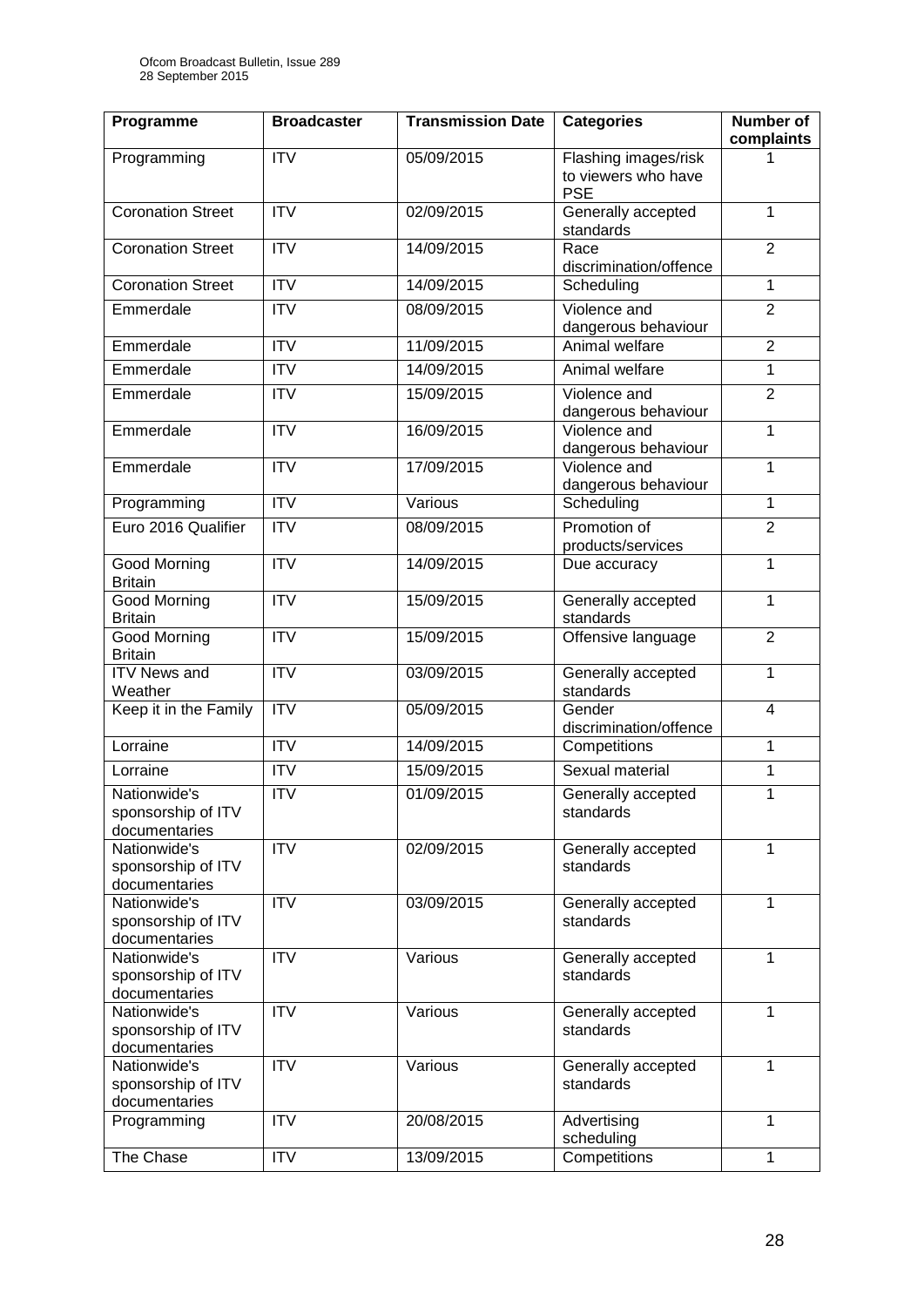| <b>Programme</b>                             | <b>Broadcaster</b>     | <b>Transmission Date</b> | <b>Categories</b>                            | Number of<br>complaints |
|----------------------------------------------|------------------------|--------------------------|----------------------------------------------|-------------------------|
| The X Factor                                 | <b>ITV</b>             | 05/09/2015               | Scheduling                                   | 1                       |
| The X Factor                                 | $\overline{IV}$        | 13/09/2015               | Harm                                         | 1                       |
| <b>This Morning</b>                          | <b>ITV</b>             | 11/09/2015               | Generally accepted<br>standards              | $\overline{12}$         |
| <b>This Morning</b>                          | <b>ITV</b>             | 11/09/2015               | Race<br>discrimination/offence               | $\mathbf{1}$            |
| Tonight                                      | <b>ITV</b>             | 04/09/2015               | Crime                                        | 1                       |
| The Jeremy Kyle<br>Show                      | itv London             | 10/09/2015               | Age<br>discrimination/offence                | 1                       |
| <b>Celebrity Juice</b><br>(trailer)          | ITV2                   | 17/09/2015               | Scheduling                                   | 1                       |
| Life on Marbs                                | <b>ITVBe</b>           | 26/08/2015               | Generally accepted<br>standards              | 1                       |
| Steve Allen                                  | <b>LBC 97.3 FM</b>     | 31/08/2015               | Generally accepted<br>standards              | $\mathbf{1}$            |
| <b>Steve Allen</b>                           | <b>LBC 97.3 FM</b>     | 31/08/2015               | Sexual orientation<br>discrimination/offence | $\mathbf{1}$            |
| James O'Brien                                | <b>LBC 97.3FM</b>      | 14/09/2015               | <b>Disability</b><br>discrimination/offence  | $\mathbf{1}$            |
| <b>Nick Abbot</b>                            | <b>LBC 97.3FM</b>      | 13/09/2015               | Crime                                        | $\overline{2}$          |
| <b>Tim Marshall</b>                          | <b>LBC 97.3FM</b>      | 12/09/2015               | Offensive language                           | 1                       |
| 2000s: A New<br>Reality                      | National<br>Geographic | 30/08/2015               | Generally accepted<br>standards              | 1                       |
| Darryl Morris in the<br>Morning              | <b>Rock FM</b>         | 11/09/2015               | Generally accepted<br>standards              | $\overline{1}$          |
| Programming                                  | Sangat TV              | 14/07/2015               | Crime                                        | $\mathbf 1$             |
| Programming                                  | Showcase TV            | 25/07/2015               | Competitions                                 | $\mathbf 1$             |
| Murnaghan                                    | <b>Sky News</b>        | 13/09/2015               | Generally accepted<br>standards              | 1                       |
| News on the Hour                             | <b>Sky News</b>        | 11/09/2015               | Due impartiality/bias                        | $\mathbf{1}$            |
| <b>Sky News</b>                              | <b>Sky News</b>        | 12/09/2015               | Due impartiality/bias                        | 1                       |
| Sky News at 5 with<br>Andrew Wilson          | <b>Sky News</b>        | 11/09/2015               | Crime                                        | 1                       |
| Sky News at Nine                             | <b>Sky News</b>        | 02/09/2015               | Due impartiality/bias                        | 1                       |
| <b>Sky News Tonight</b><br>with Adam Boulton | <b>Sky News</b>        | 14/09/2015               | Due accuracy                                 | 1                       |
| Sky News with Anna<br>Jones                  | <b>Sky News</b>        | 03/09/2015               | Violence and<br>dangerous behaviour          | 1                       |
| <b>Sky News with Colin</b><br><b>Brazier</b> | <b>Sky News</b>        | 11/09/2015               | Due impartiality/bias                        | $\mathbf{1}$            |
| Sky News with Colin<br><b>Brazier</b>        | <b>Sky News</b>        | 14/09/2015               | Due impartiality/bias                        | $\overline{4}$          |
| Sky News with<br>Dermot Murnaghan            | <b>Sky News</b>        | 14/09/2015               | Due impartiality/bias                        | 3                       |
| Sunrise                                      | <b>Sky News</b>        | 02/09/2015               | Race<br>discrimination/offence               | 1                       |
| Sunrise                                      | <b>Sky News</b>        | 08/09/2015               | Generally accepted<br>standards              | 1                       |
| Sunrise                                      | <b>Sky News</b>        | 14/09/2015               | Due impartiality/bias                        | 1                       |
| <b>Premier League</b><br>Football            | Sky Sports 1           | 12/09/2015               | Due impartiality/bias                        | 1                       |
| Tennis: US Open                              | Sky Sports 1           | 13/09/2015               | Outside of remit /<br>other                  | $\mathbf{1}$            |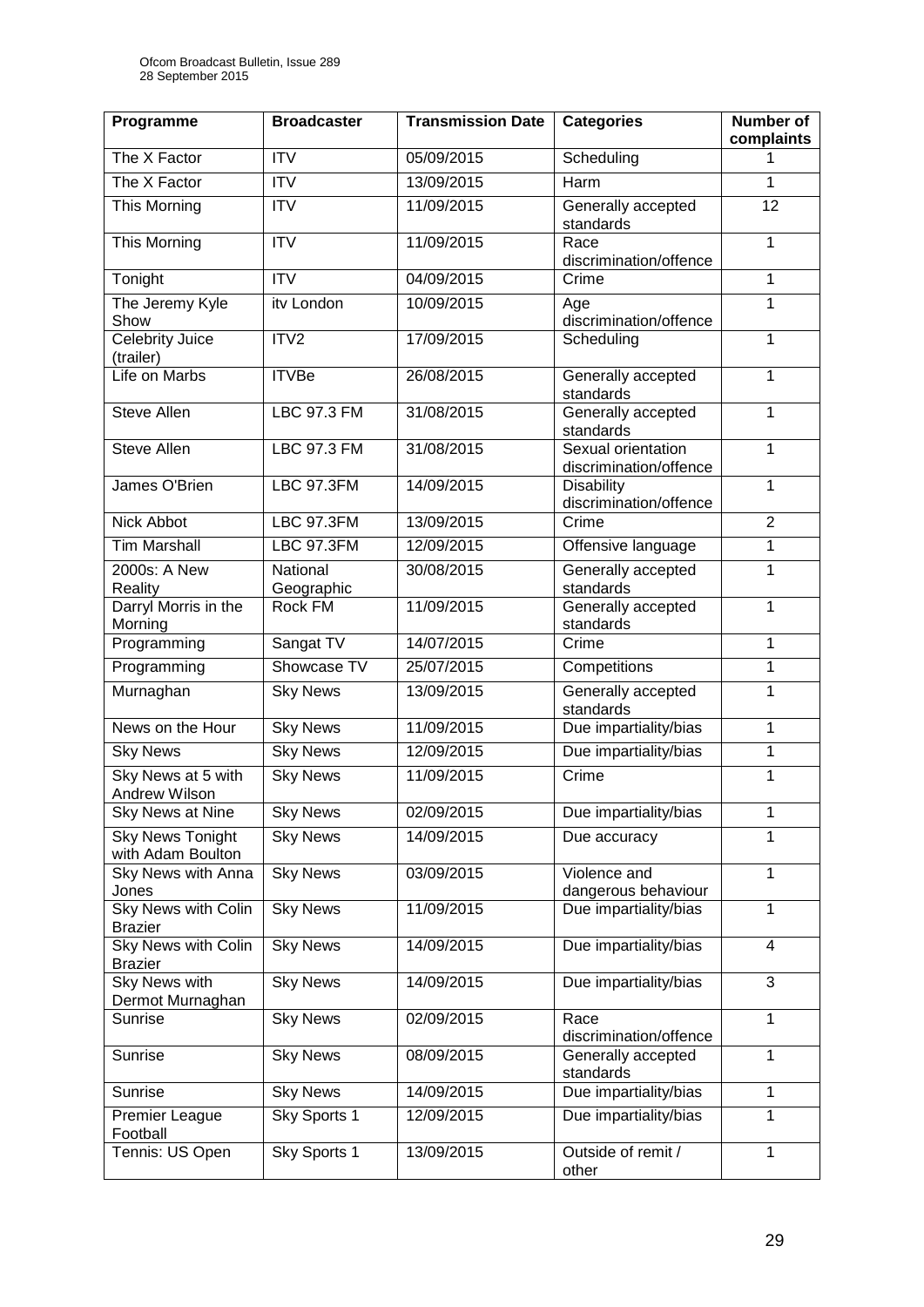| Programme         | <b>Broadcaster</b> | <b>Transmission Date</b> | <b>Categories</b>           | <b>Number of</b><br>complaints |
|-------------------|--------------------|--------------------------|-----------------------------|--------------------------------|
| Competition       | Smooth Radio       | 14/09/2015               | Competitions                |                                |
| Programming       | TLC                | Various                  | Advertising<br>scheduling   |                                |
| Seven Psychopaths | TV6 (Sweden)       | 15/08/2015               | Advertising<br>scheduling   |                                |
| Programming       | Various            | Various                  | Outside of remit /<br>other |                                |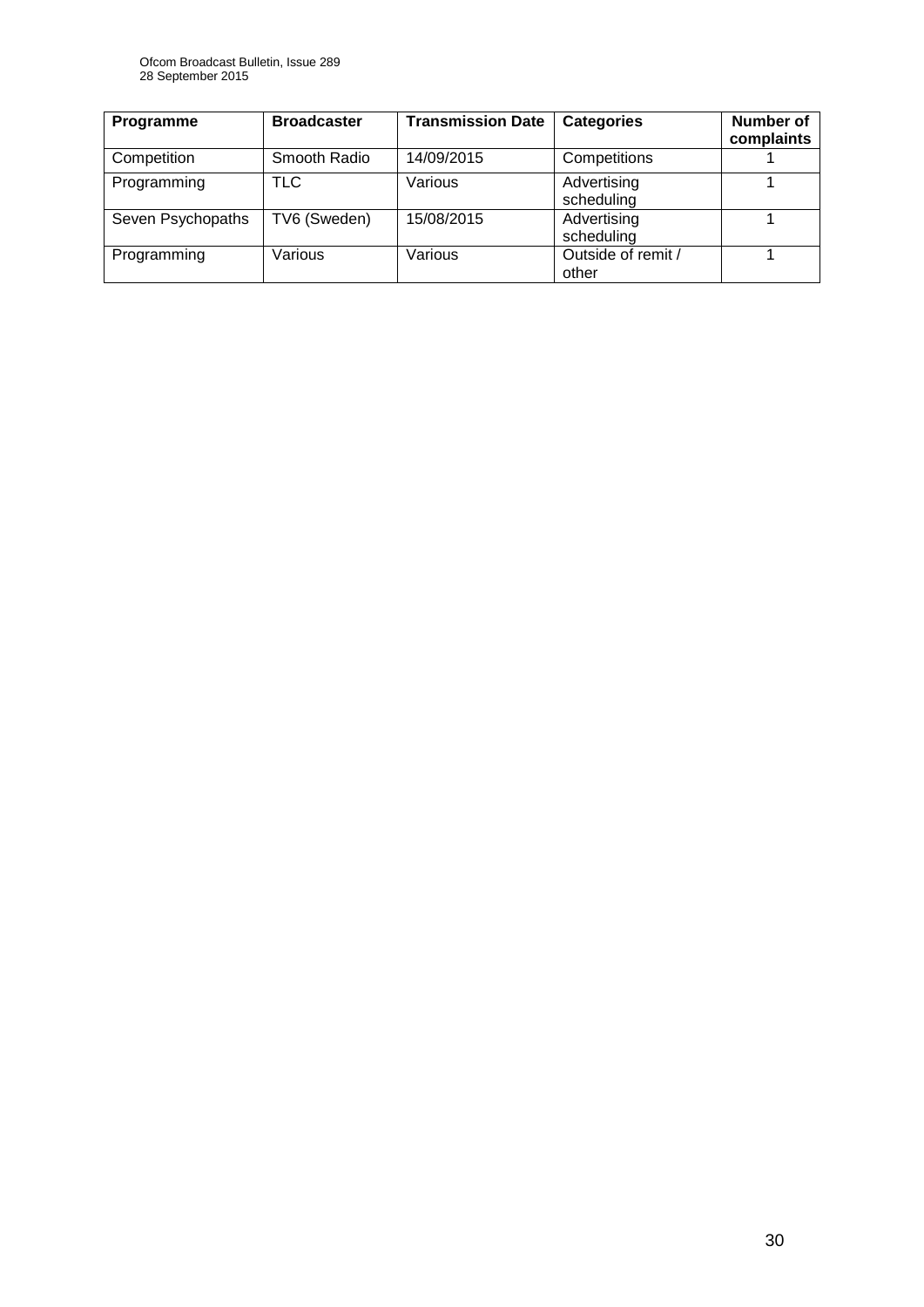# **Complaints outside of remit**

Here are alphabetical lists of complaints received by Ofcom that fell outside of our remit. This is because Ofcom is not responsible for regulating the issue complained about. For example, the complaints were about the content of television and radio adverts, or accuracy in BBC programmes.

For more information about what Ofcom's rules cover, go to: [http://consumers.ofcom.org.uk/complain/tv-and-radio-complaints/what-does-ofcom](http://consumers.ofcom.org.uk/complain/tv-and-radio-complaints/what-does-ofcom-cover/)[cover/](http://consumers.ofcom.org.uk/complain/tv-and-radio-complaints/what-does-ofcom-cover/)

### **Complaints about television or radio programmes**

For more information about how Ofcom assesses conducts investigations about content standards, go to: [http://stakeholders.ofcom.org.uk/broadcasting/guidance/complaints](http://stakeholders.ofcom.org.uk/broadcasting/guidance/complaints-sanctions/standards/)[sanctions/standards/](http://stakeholders.ofcom.org.uk/broadcasting/guidance/complaints-sanctions/standards/)

| Programme              | <b>Broadcaster</b>            | <b>Transmission Date</b> | <b>Categories</b>     | <b>Number of</b><br>complaints |
|------------------------|-------------------------------|--------------------------|-----------------------|--------------------------------|
| Advertisement          | Channel 4                     | 06/09/2015               | Advertising content   |                                |
| Advertisement          | Channel 4                     | 11/09/2015               | Advertising content   | 1                              |
| Advertisement          | Channel 4                     | 13/09/2015               | Advertising content   | 1                              |
| Advertisement          | <b>ITV</b>                    | 12/09/2015               | Advertising content   | 1                              |
| Advertisement          | <b>ITV</b>                    | 13/09/2015               | Advertising content   | 1                              |
| Advertisement          | <b>ITV</b>                    | 17/09/2015               | Advertising content   | $\overline{2}$                 |
| Advertisement          | Sky Sports 1                  | 14/09/2015               | Advertising content   | 1                              |
| Advertisement          | <b>Sky Sports</b><br>Channels | Various                  | Advertising content   | 1                              |
| Advertisement          | <b>STV</b>                    | 11/09/2015               | Advertising content   | 1                              |
| Advertisement          | Various                       | Various                  | Advertising content   | 1                              |
| <b>BBC News</b>        | BBC <sub>1</sub>              | 13/09/2015               | Due impartiality/bias | 1                              |
| <b>BBC News at Six</b> | BBC <sub>1</sub>              | 14/09/2015               | Due impartiality/bias | 1                              |
| <b>BBC News at Six</b> | BBC 1                         | 16/09/2015               | Due impartiality/bias | 1                              |
| Panorama               | BBC 1                         | 07/09/2015               | Due impartiality/bias | 1                              |
| <b>Question Time</b>   | BBC <sub>1</sub>              | 17/09/2015               | Due impartiality/bias | 1                              |
| The Daily Politics     | BBC <sub>2</sub>              | 14/09/2015               | Due impartiality/bias | 1                              |
| Victoria Derbyshire    | <b>BBC News</b><br>Channel    | 14/09/2015               | Due accuracy          | 1                              |
| <b>Drivetime</b>       | <b>BBC Radio 5</b><br>Live    | 16/09/2015               | Due impartiality/bias | 1                              |
| Stephen Nolan          | <b>BBC Radio 5</b><br>Live    | 05/09/2015               | Due impartiality/bias | 1                              |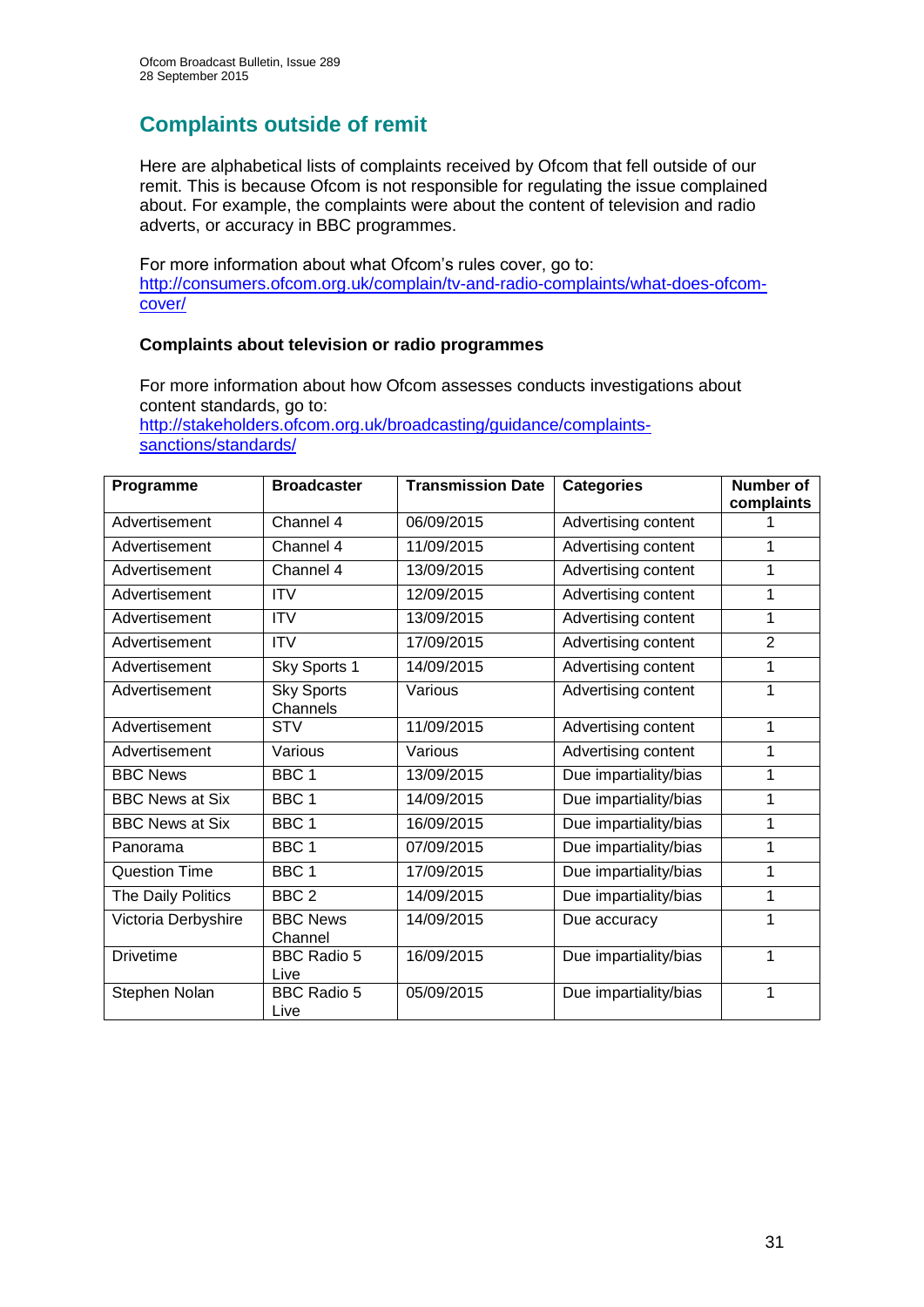# **Investigations List**

If Ofcom considers that a broadcaster may have breached its codes, a condition of its licence or other regulatory requirements, it will start an investigation.

### **It is important to note that an investigation by Ofcom does not necessarily mean the broadcaster has done anything wrong. Not all investigations result in breaches of the licence or other regulatory requirements being recorded.**

Here are alphabetical lists of new investigations launched between 12 and 18 September 2015.

### **Investigations launched under the Procedures for investigating breaches of content standards for television and radio**

| Programme                    | <b>Broadcaster</b> | <b>Transmission date</b> |  |
|------------------------------|--------------------|--------------------------|--|
| Beware: Britain Running Riot | Channel 5          | 7 September 2015         |  |
| Heart for the World          | Daystar            | 7 June 2015              |  |
| Steve Allen                  | <b>LBC 97.3FM</b>  | 28 and 31 August 2015    |  |

For more information about how Ofcom assesses complaints and conducts investigations about content standards, go to:

[http://stakeholders.ofcom.org.uk/broadcasting/guidance/complaints](http://stakeholders.ofcom.org.uk/broadcasting/guidance/complaints-sanctions/standards/)[sanctions/standards/.](http://stakeholders.ofcom.org.uk/broadcasting/guidance/complaints-sanctions/standards/)

### **Investigations launched under the Procedures for the consideration and adjudication of Fairness and Privacy complaints**

| Programme                                 | <b>Broadcaster</b> | <b>Transmission date</b> |
|-------------------------------------------|--------------------|--------------------------|
| Gurdwara Miri Piri Sahib Kar Sewa<br>Live | MATV               | 11 May 2015              |

### **Notice**

1

### **Self-initiated investigation**

*Dispatches: Politicians for Hire, Channel 4, 23 February 2015*

Ofcom has commenced a self-initiated investigation into whether this programme complied with the requirements of Rule 7.1 of the Ofcom Broadcasting Code that broadcasters must avoid unfair treatment of individuals in programmes.

Ofcom considers that "exceptional circumstances" exist in this case for Ofcom to consider the fairness implications raised by the programme in the absence of a complaint from "the person affected"<sup>1</sup>, in order to fulfil its general duty (under section 3(2)(f) of the Communications Act 2003) to secure the application of standards that

 $<sup>1</sup>$  In relation to a fairness complaint, the "person affected" means a person who was a</sup> participant in the programme in question (i.e. who was heard or seen in the programme) and who was the subject of the alleged unfair treatment, or a person who (whether or not a participant in the programme) has a direct interest in the subject-matter of that treatment.